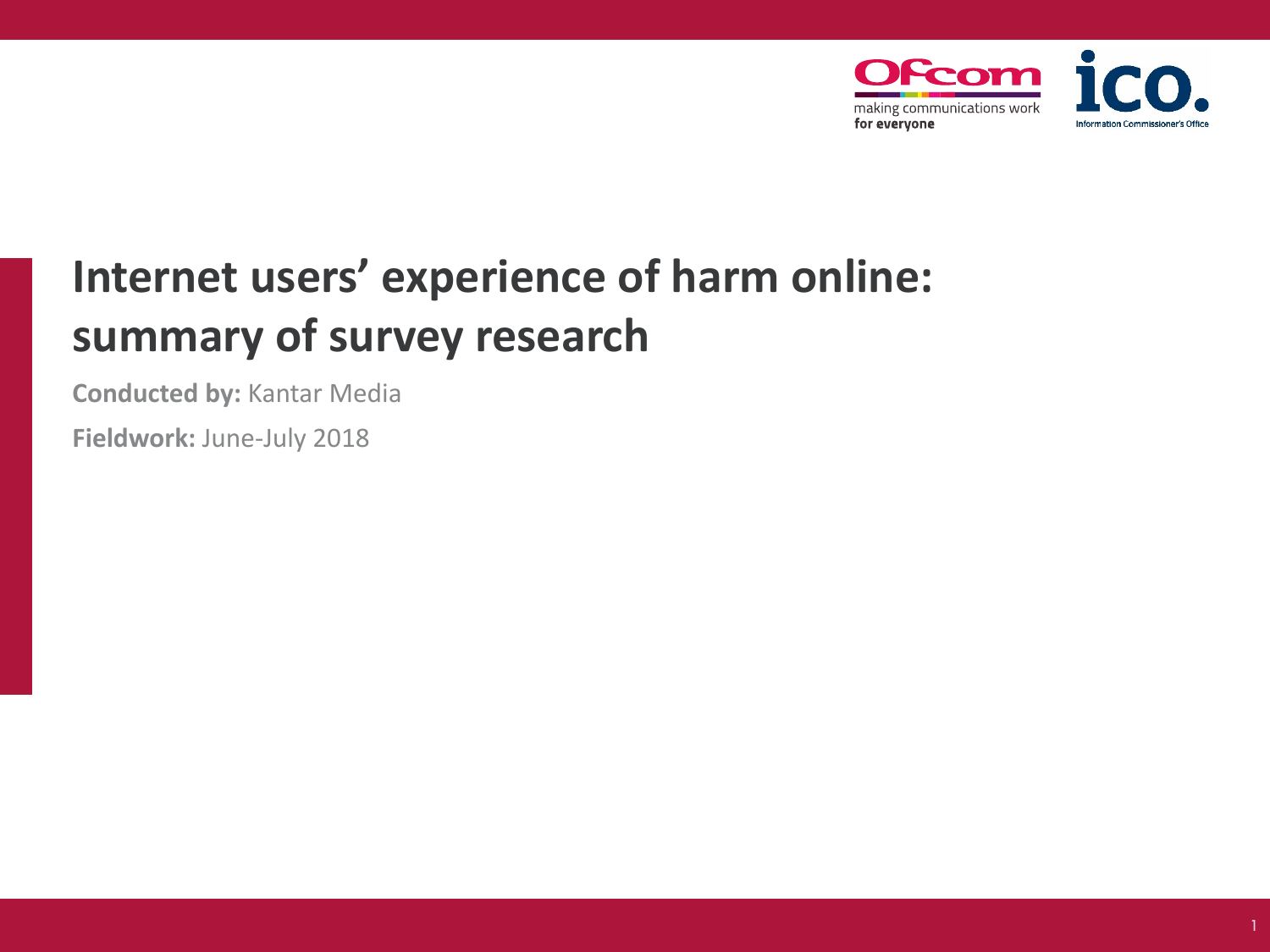

This research was commissioned by Ofcom. The Information Commissioner's Office provided advice on the research design and analysis.

The main objective of the research was to quantify concerns about, and reported experience of, online harm in four key categories:

- CONTENT that people view, read or listen to online
- INTERACTIONS WITH OTHER USERS
- DATA / PRIVACY
- HACKING / SECURITY

The research also explored knowledge and opinions of the current level of regulation that applies to broadcast and online environments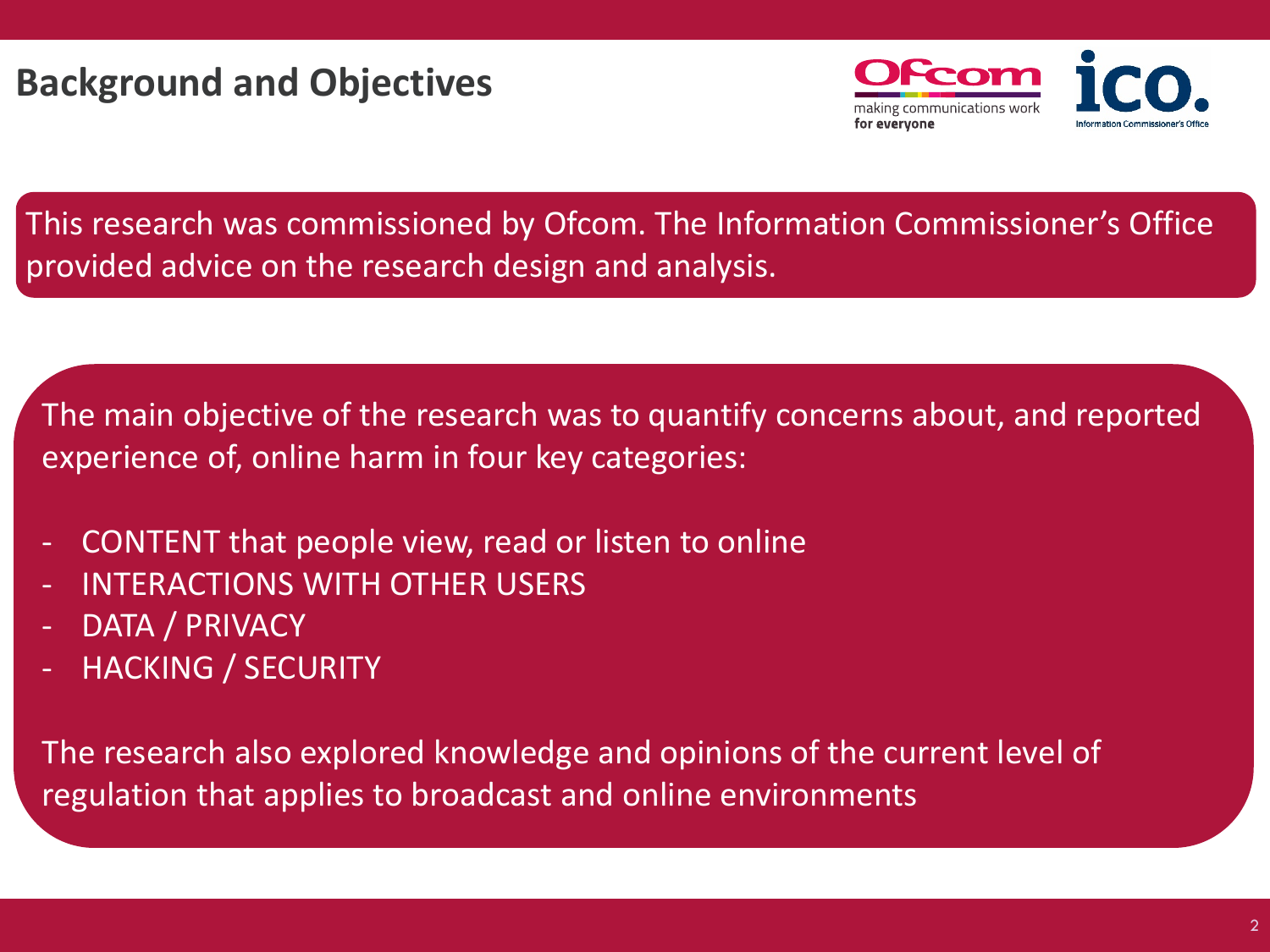## **Methodology**



## Sample

- 1,686 internet users aged 16+ in the UK
- Quotas set on region, gender, age, and working status using Kantar TNS Omnibus

### Data collection

- Face-to-face in-home interviews
- Conducted by Kantar Media
- Fieldwork from 27<sup>th</sup> June to 1<sup>st</sup> July 2018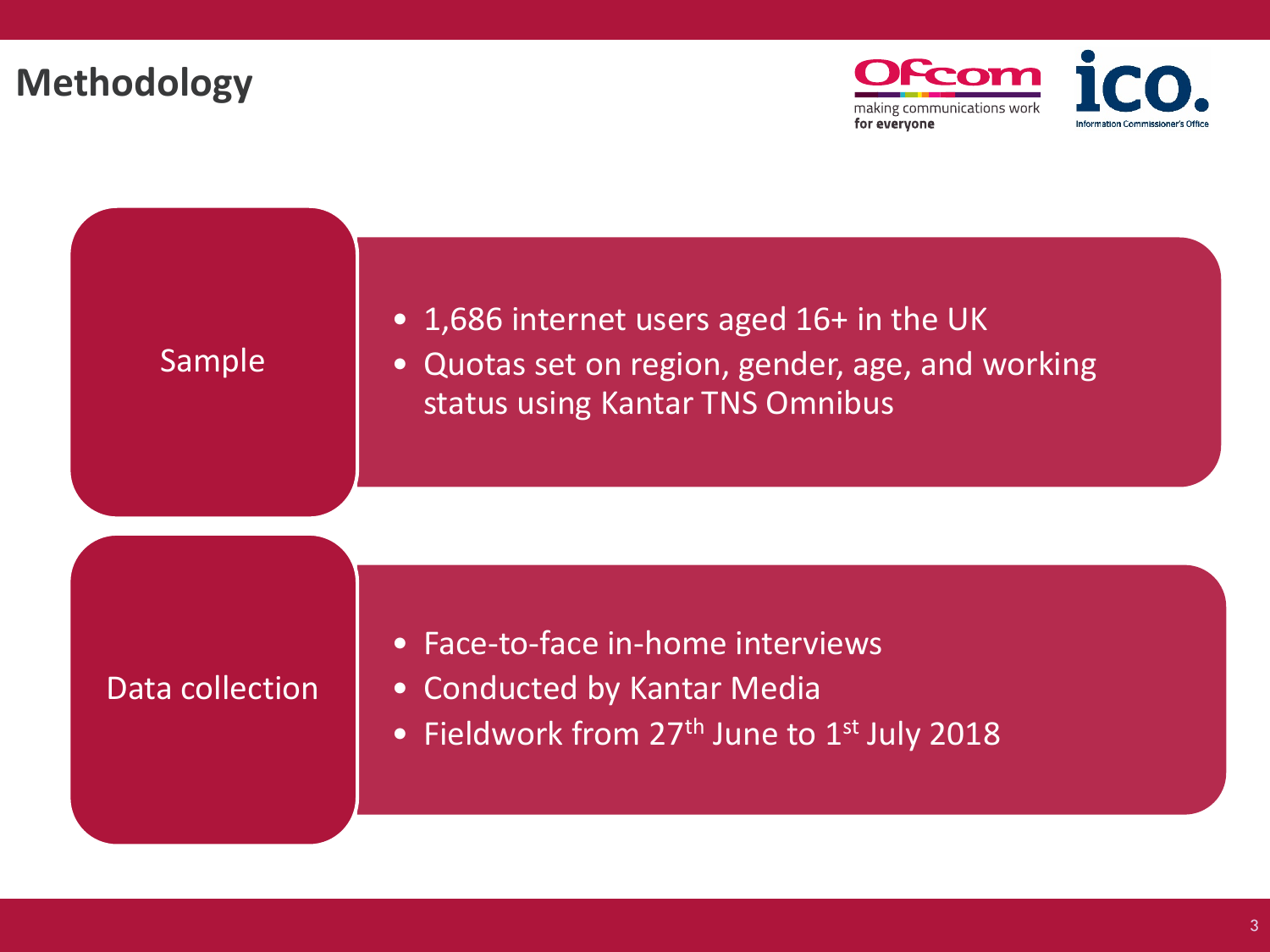## **Summary of key findings**



- **79% of UK adult internet users have concern(s) about aspects of going online**
	- **66% are concerned about CONTENT that people view, read or listen to online**
	- **58% are concerned about DATA / PRIVACY**
	- **55% are concerned about INTERACTIONS WITH OTHER USERS**
	- **54% are concerned about HACKING / SECURITY**
- **45% of UK adult internet users indicated that they have experienced some form of online harm**
- **21% of UK adult internet users have taken action to report harmful content**
- **The broadcast and online regulatory framework is not well understood by a significant proportion of the public**
- **Views are split on whether current regulations are sufficient, or whether more is required. Few believe regulation should be reduced**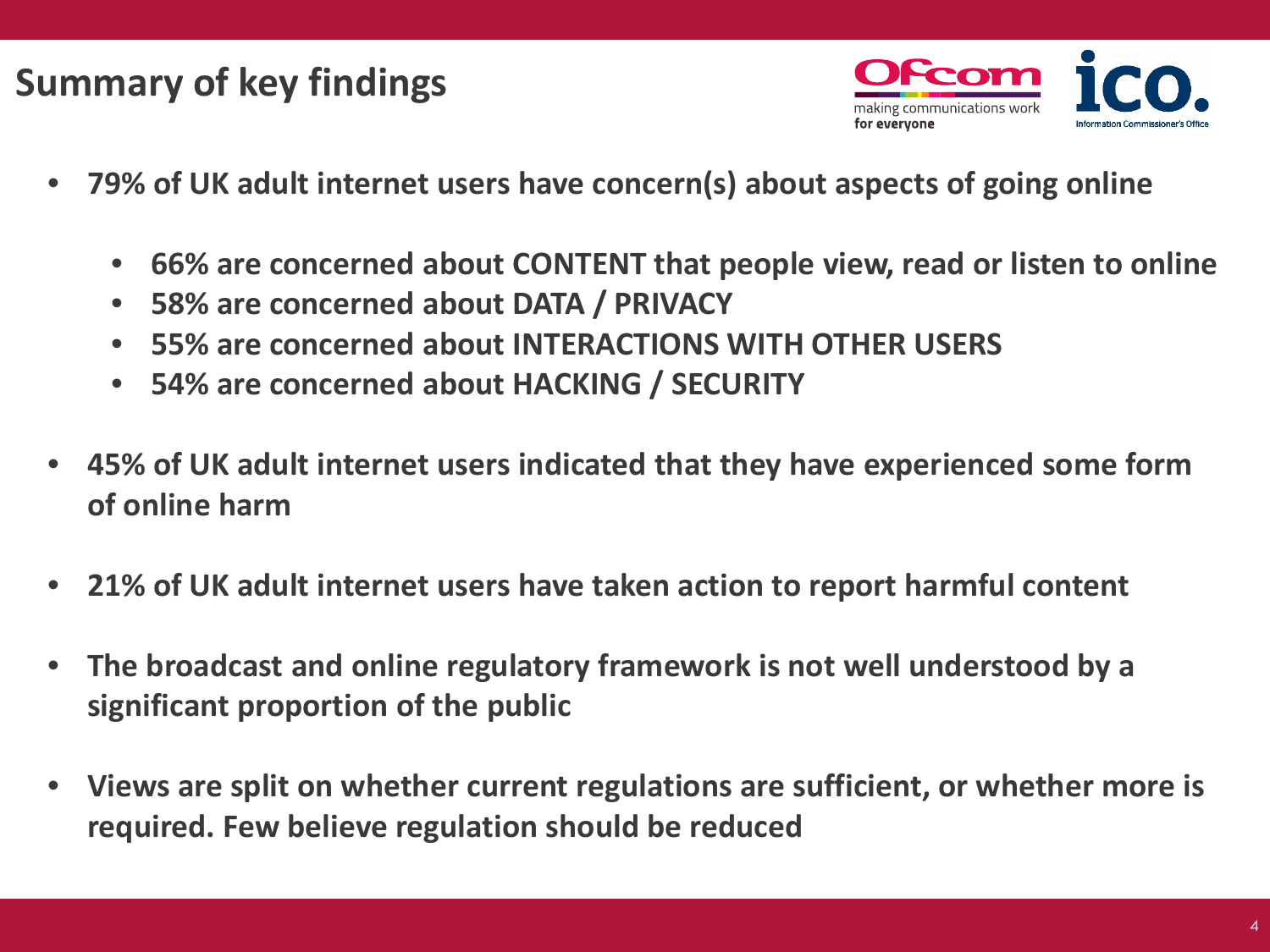

# Section 1 Concerns about online harm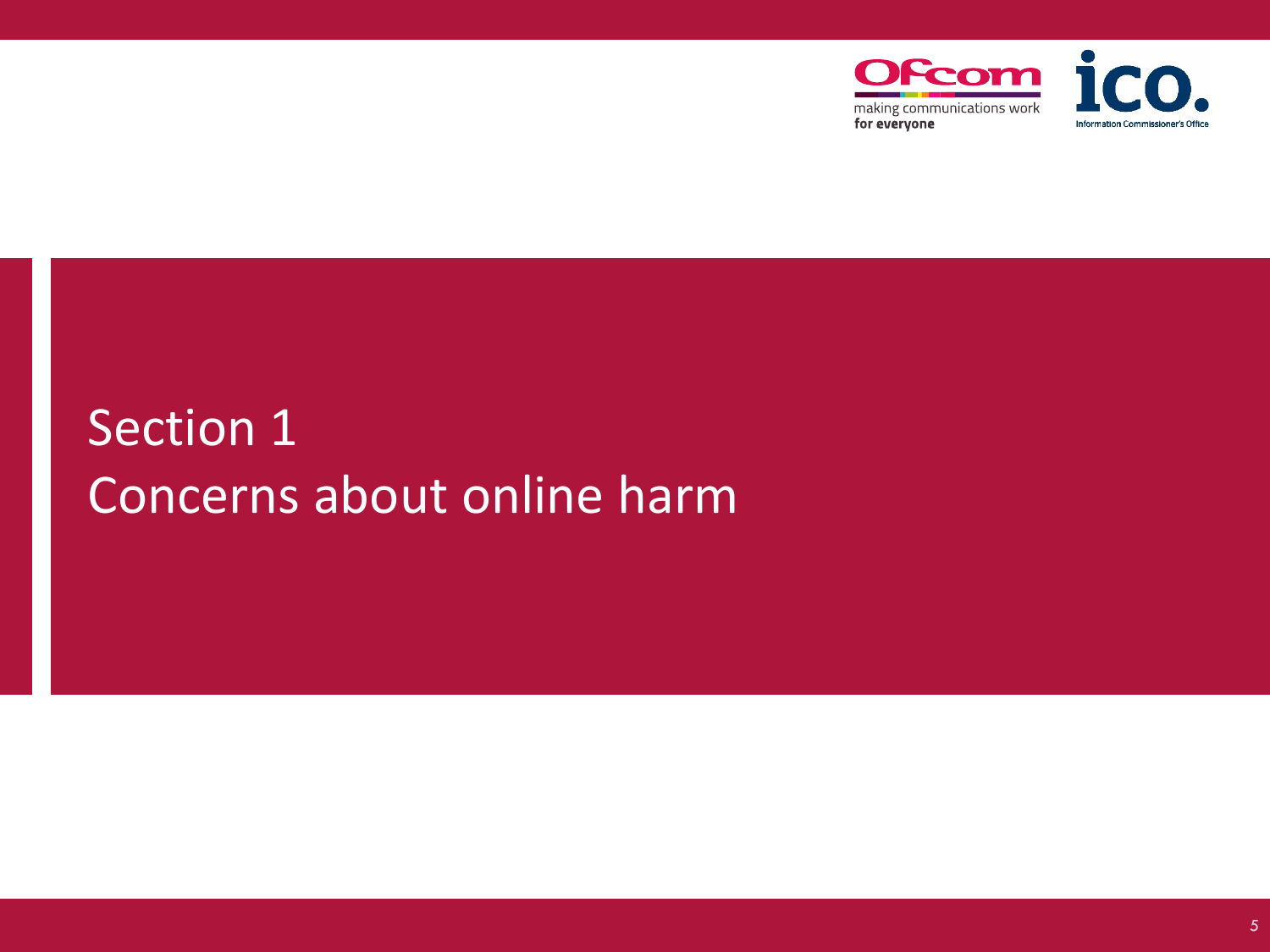# 8 in 10 adult internet users expressed concerns about the using the internet

Areas of concerns about the internet





Source: Kantar TNS Omnibus 27/06/2018 to 01/07/2018 (Week 26)

Question: Q2A/Q2B Which, if any, concerns do you have about the internet? SPONTANEOUS/PROMPTED

Base: All adult internet users in the UK (1686)

Chart shows the 'NET' proportion of all respondents who raised concerns about specific aspects of internet use.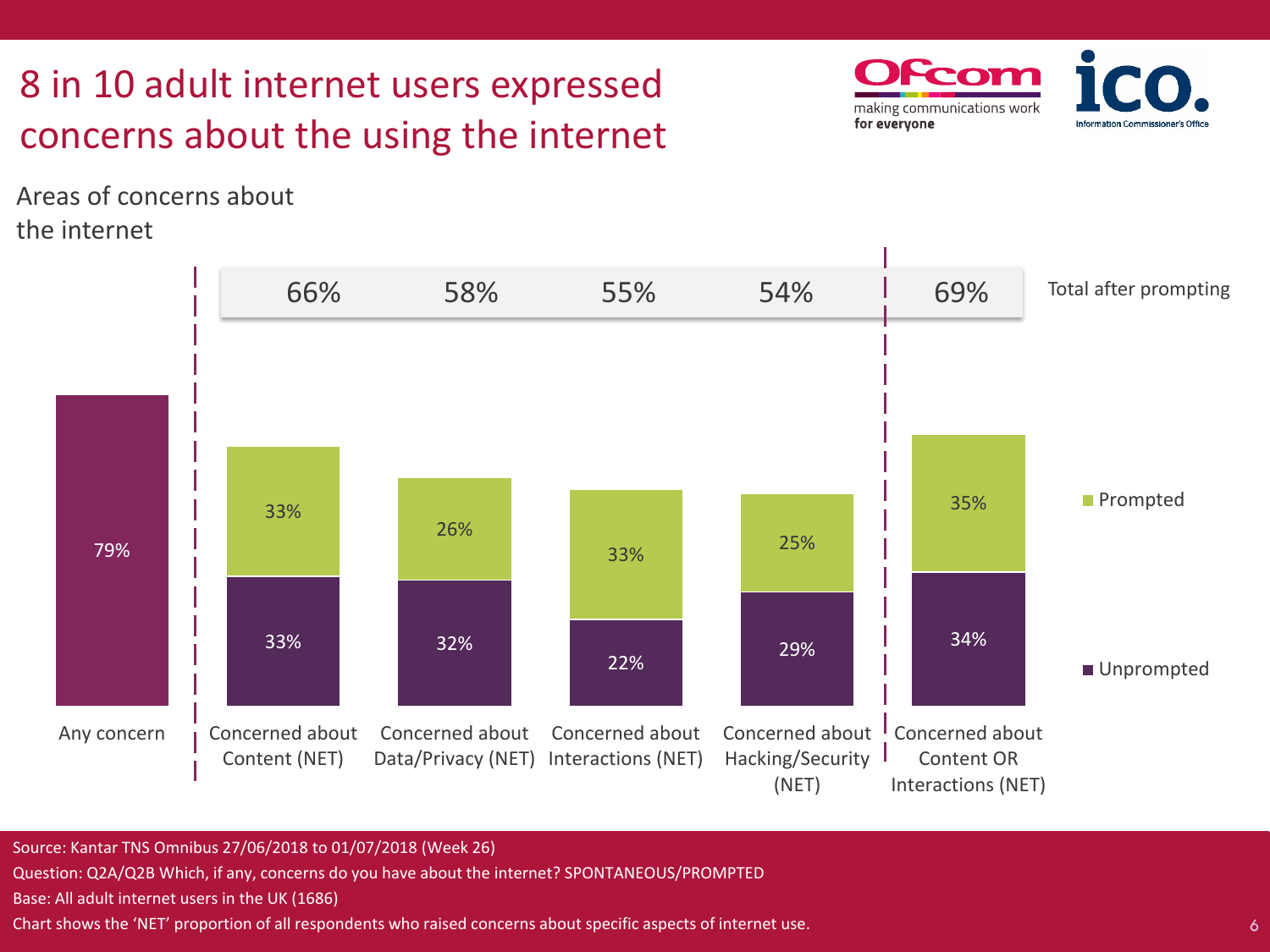

Q.2a Which, if any, concerns do you have about the internet? [Data capture unprompted, then prompted. **Chart shows totals before prompting.** Base: UK adult internet users (1,686)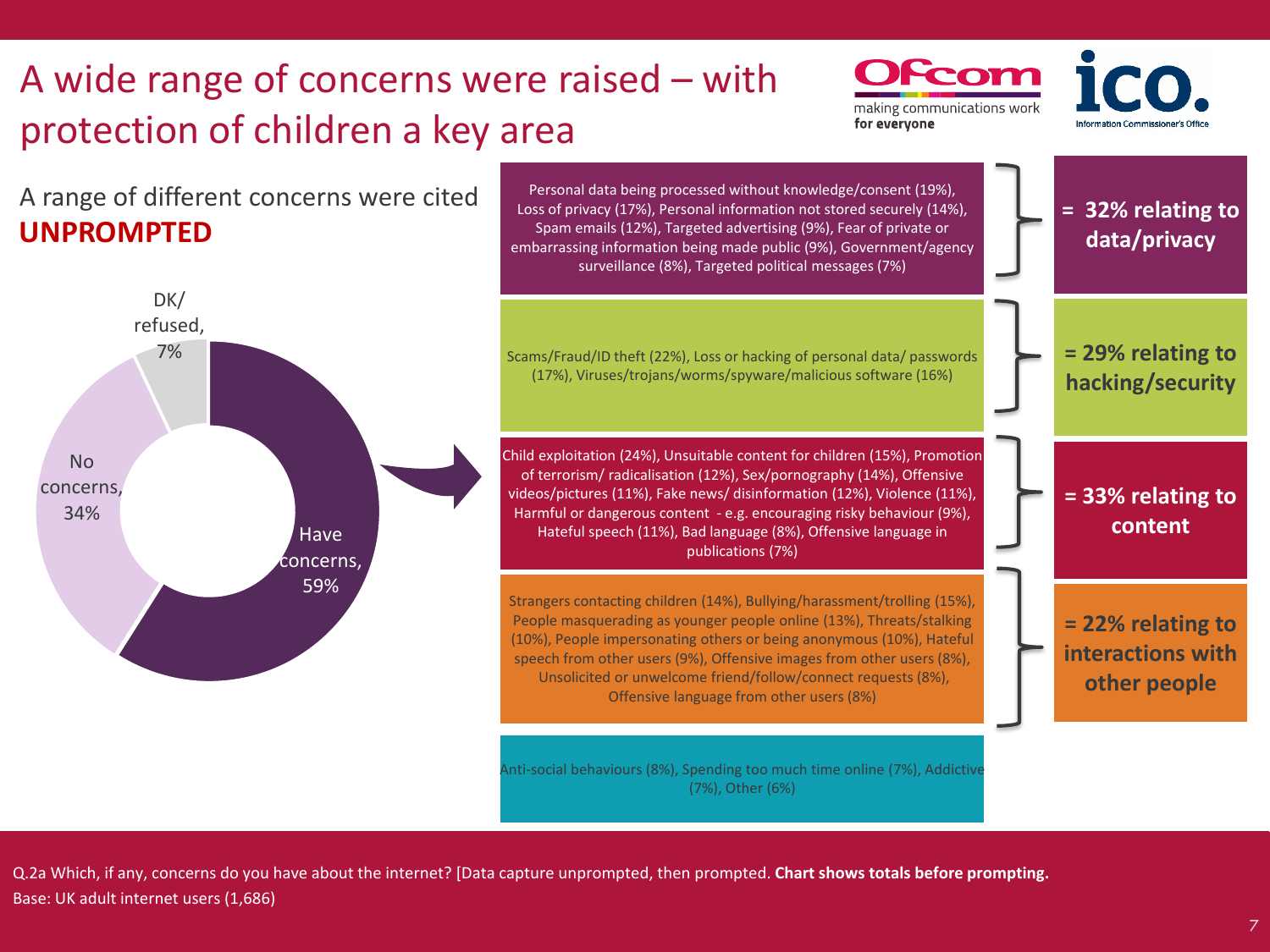

Q.2a/b Which, if any, concerns do you have about the internet? [Data capture unprompted, then prompted. **Chart shows totals after prompting.** Base: UK adult internet users (1,686)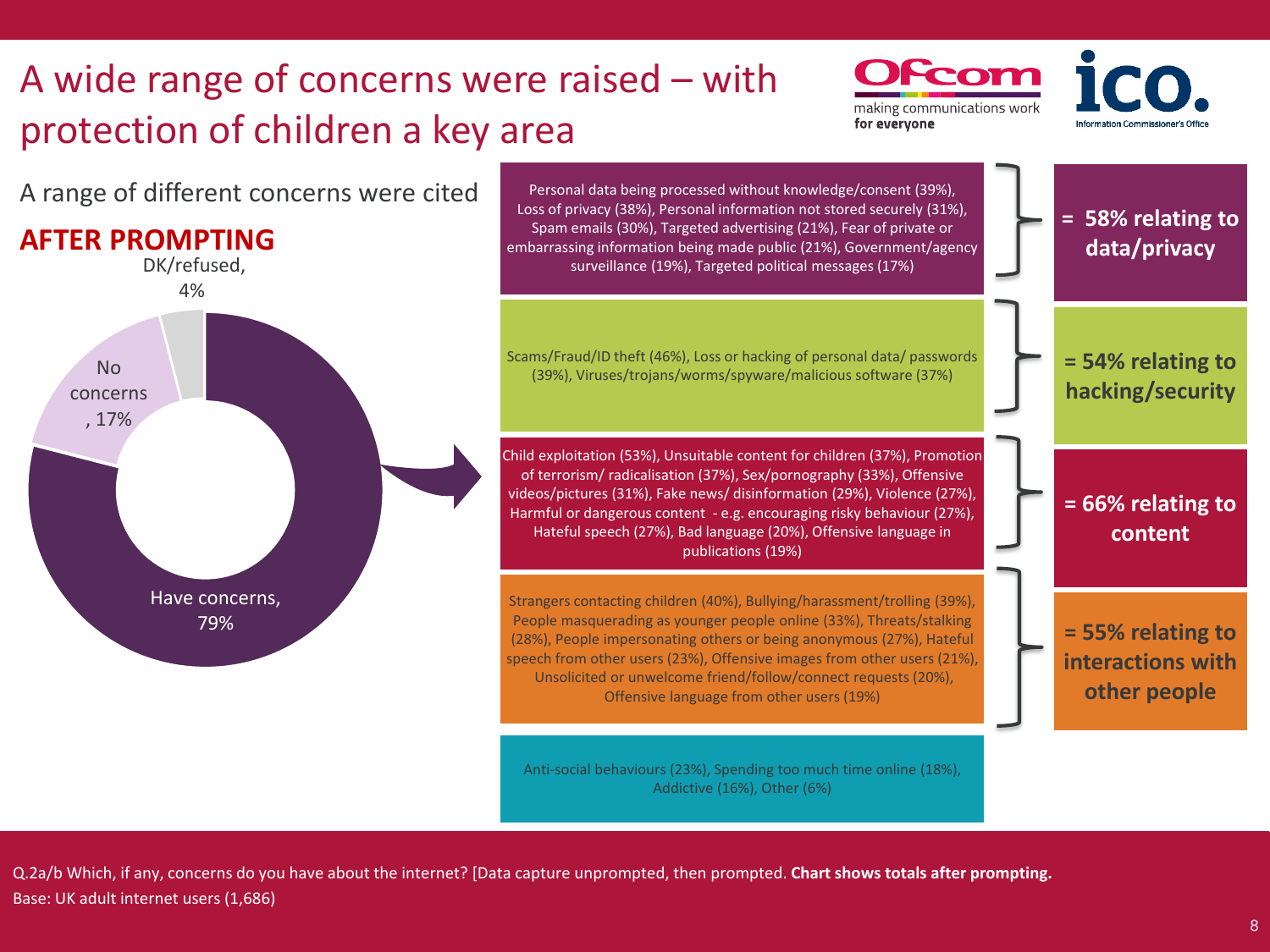## Summary of concerns – unprompted and prompted



### Proportion of internet users expressing a concern

| Child exploitation                                               | 24%              |            | 29% |     |  |
|------------------------------------------------------------------|------------------|------------|-----|-----|--|
| Scams\ fraud\ identity theft                                     | 22%              |            | 24% | 46% |  |
| Strangers contacting children                                    | 14%              | 26%        | 40% |     |  |
| My personal data being processed without my knowledge or consent | 19%              | 20%        | 39% |     |  |
| Bullying\ harassment\ trolling                                   | 15%              | 24%        | 39% |     |  |
| Loss or hacking of personal data\ passwords                      | 17%              | 22%        | 39% |     |  |
| Loss of privacy                                                  | 17%              | 21%        | 38% |     |  |
| Viruses\trojans\worms\spyware\malicious software                 | 16%              | 21%        | 37% |     |  |
| Unsuitable content for children                                  | 15%              | 22%        | 37% |     |  |
| Promotion of terrorism\ radicalisation                           | 12%              | 25%        | 37% |     |  |
| Sex\ pornography                                                 | 14%              | 19%        | 33% |     |  |
| People masquerading as younger people online                     | 13%              | 20%        | 33% |     |  |
| Personal information not stored securely                         | 14%              | 17%        | 31% |     |  |
| Offensive videos\ pictures                                       | $11\%$           | 20%        | 31% |     |  |
| Spam emails\ communications                                      | 12%              | 18%        | 30% |     |  |
| Fake News\ disinformation                                        | 12%              | 17%        | 29% |     |  |
| Hateful speech                                                   | $11\%$           | 17%        | 28% |     |  |
| Threats\ stalking                                                | 10%              | 18%        | 28% |     |  |
| Violence                                                         | 11%              | 16%        | 27% |     |  |
| People impersonating others or being anonymous                   | 10%              | 17%        | 27% |     |  |
| Harmful or dangerous content                                     | $9\%$            | 18%        | 27% |     |  |
| Hateful speech from other users                                  | $-9\%$           | 23%<br>14% |     |     |  |
| Anti-social behaviours                                           | $8\%$            | 15%<br>22% |     |     |  |
| Fear of private or embarrassing information being made public    | $9\%$            | 12%<br>21% |     |     |  |
| Targeted advertising                                             | $-9\%$           | 12%<br>21% |     |     |  |
| Offensive images from other users                                | 8%<br>13%        | 21%        |     |     |  |
| Bad language                                                     | 8%  <br>12%      | 20%        |     |     |  |
| Unsolicited\ unwelcome friend\follow\connect requests            | 8%<br>12%        | 20%        |     |     |  |
| Offensive language from other users                              | $8\%$<br>11%     | 19%        |     |     |  |
| Government\ agency surveillance                                  | $8\%$<br>11%     | 19%        |     |     |  |
| Offensive language in publications                               | $7\%$<br>12%     | 19%        |     |     |  |
| Spending too much time online                                    | <b>7%</b><br>11% | 18%        |     |     |  |
| Targeted political messages                                      | 10%              | 17%        |     |     |  |
| Addictive                                                        | 9%               | 16%        |     |     |  |
|                                                                  | $7\%$            |            |     |     |  |

Source: Kantar TNS Omnibus 27/06/2018 to 01/07/2018 (Week 26)

Question: Q2A/Q2B Which, if any, concerns do you have about the internet? SPONTANEOUS/PROMPTED

Base: All internet users in the UK (1686)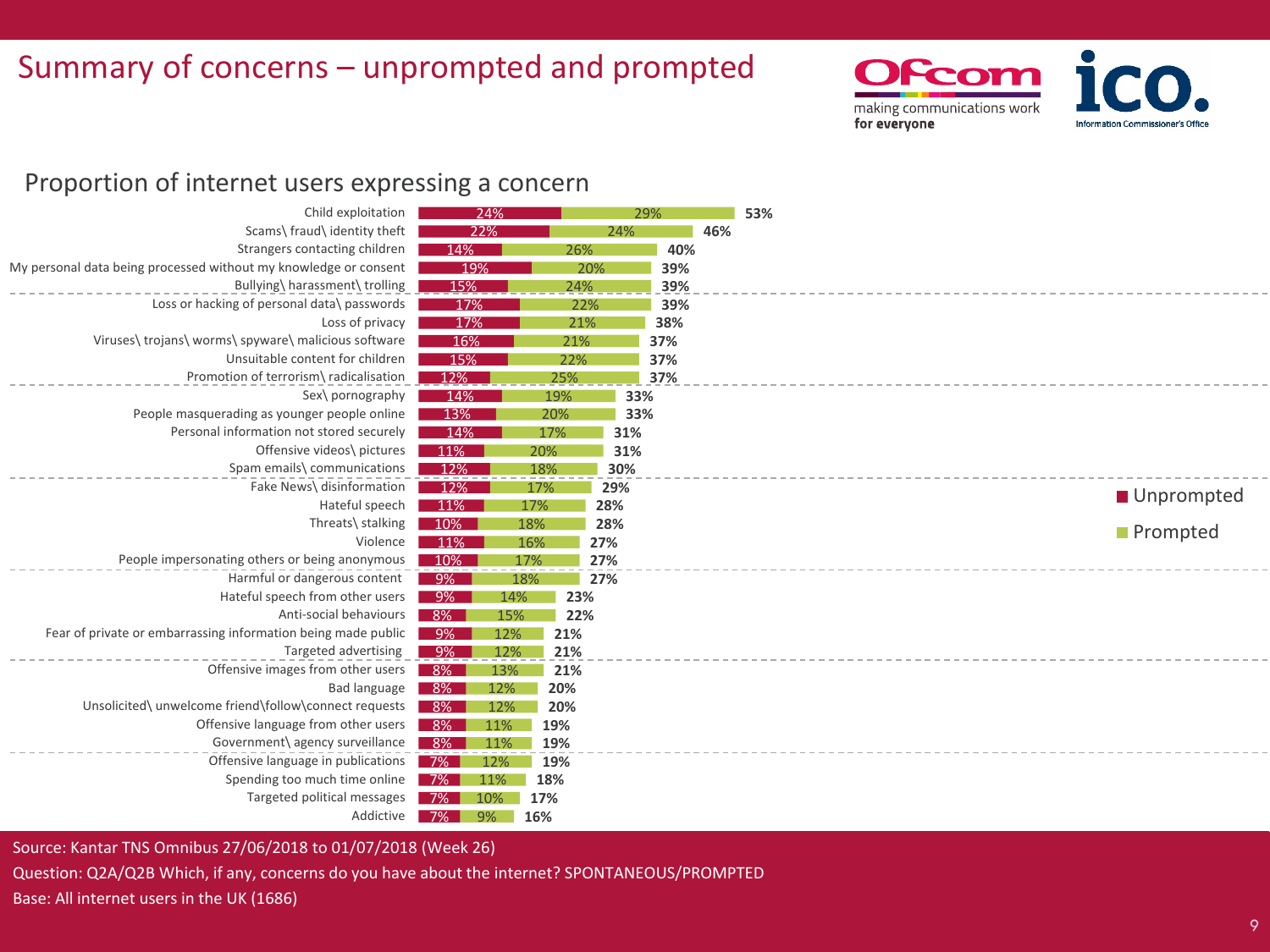# Issues relating to children were of the greatest concern

From making communications work for everyone

*% concerned about area*

#### 92% 91% 90% 89% 88% 86% 86% 86% 85% 85% 85% 84% 82% 82% 82% 82% 81% 81% 80% 80% 79% 79% 76% 75% 74% 73% 73% 72% 71% 70% 69% 68% 68% 64% Strangers contacting children Child exploitation Unsuitable content for children People masquerading as younger people online My personal data being processed without my knowledge or consent Harmful or dangerous content Promotion of terrorism\ radicalisation Scams\ fraud\ identity theft Loss or hacking of personal data\ passwords Personal information not stored securely Sex\ pornography Bullying\ harassment\ trolling Hateful speech from other users Offensive images from other users People impersonating others or being anonymous Violence Loss of privacy Threats\ stalking Offensive videos\ pictures Anti-social behaviours Hateful speech Viruses\ trojans\ worms\ spyware\ malicious software Fear of private or embarrassing information being made public Offensive language from other users Addictive Government\ agency surveillance Offensive language in publications Bad language Unsolicited\ unwelcome friend\follow\connect requests Spending too much time online Spam emails\ communications Fake News\ disinformation Targeted political messages Targeted advertising **40% 53% 37% 33% 39% 27% 37% 46% 39% 31% 33% 39% 23% 21% 27% 27% 38% 28% 31% 23% 27% 37% 21% 19% 16% 19% 19% 20% 20% 18% 30% 29% 17% 21%** *(amongst all internet users)*

### Level of concern: Top 2 box (amongst those concerned about the issue)

Source: Kantar TNS Omnibus 27/06/2018 to 01/07/2018 (Week 26)

Question: Q3 I am now going to read out the areas you are concerned about and I would like you to tell me on a scale of 1 to 5, where 1 means Not at all Concerned and 5 means Very Concerned how concerned you are about each when using the internet PROMPTED. Q2A/Q2B Which, if any, concerns do you have about the internet? SPONTANEOUS/PROMPTED

Base: All concerned about area (288-882); All internet users (1686)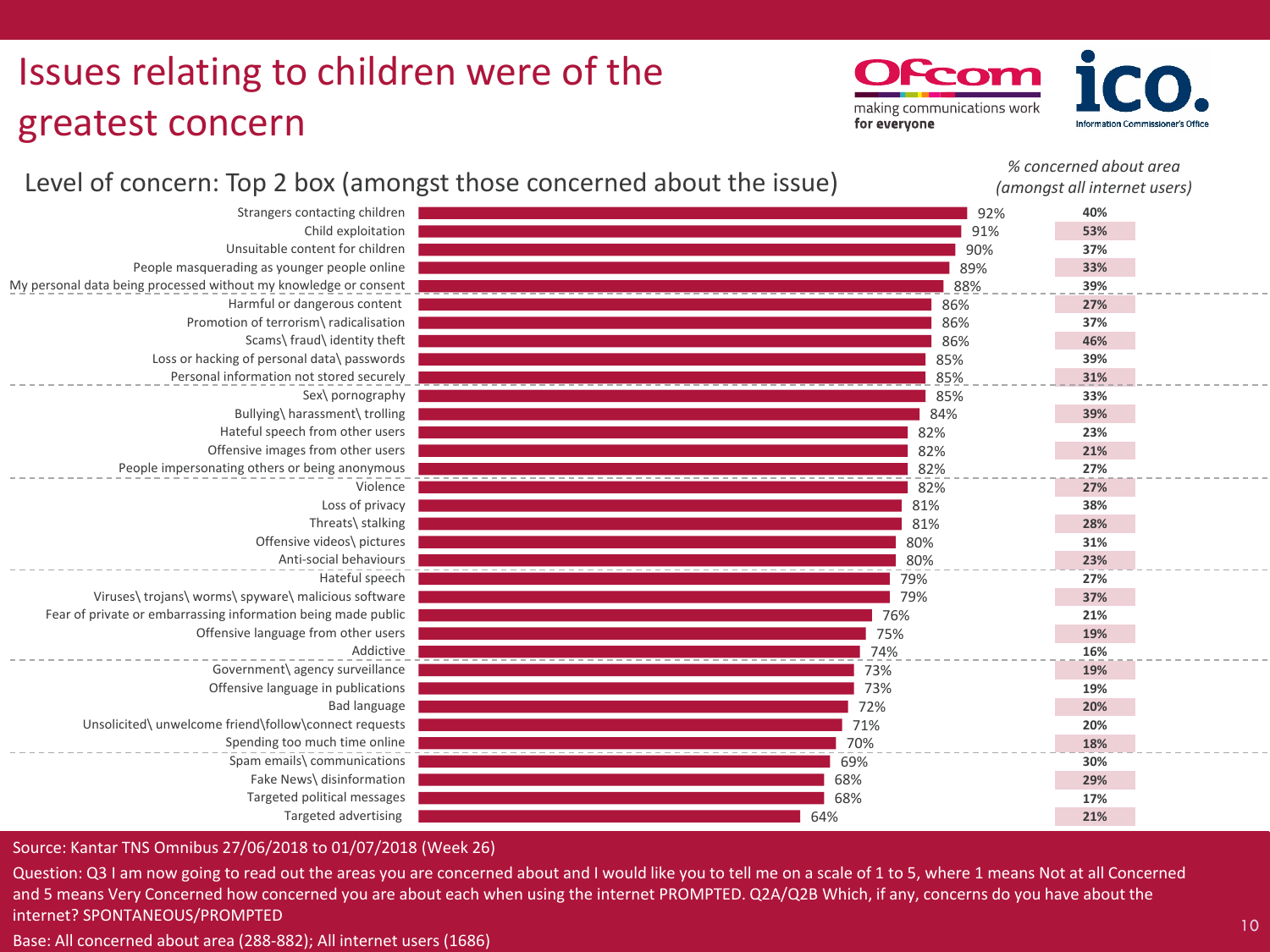

\*Codes <5% not charted

Green % significantly higher than total (sig tested to 99%)

Source: Kantar TNS Omnibus 27/06/2018 to 01/07/2018 (Week 26)

Question: Q4 You mentioned you were concerned about harmful online content. What consequences were you concerned about? SPONTANEOUS Base: All with concerns around content (1059)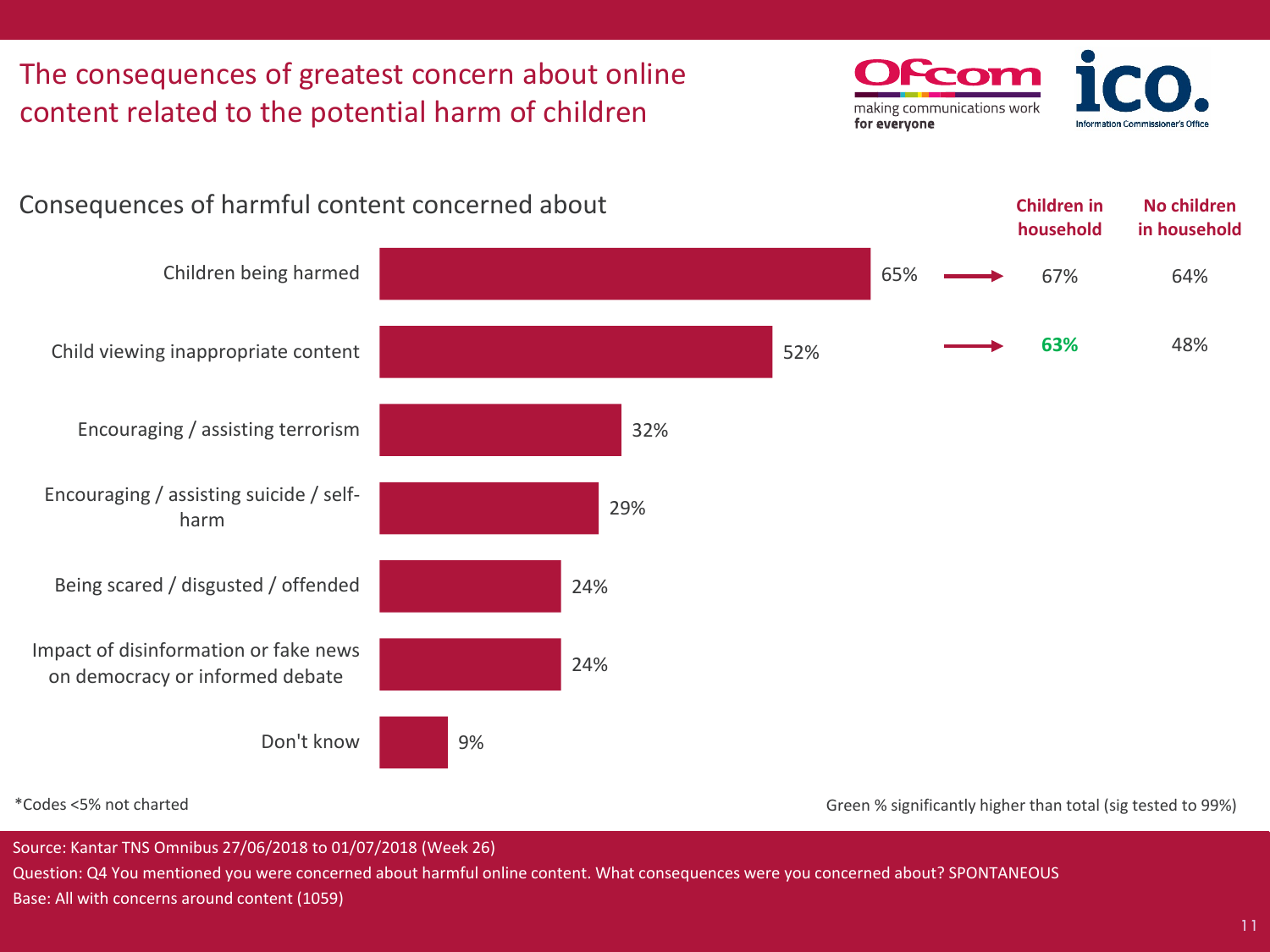The main consequences that people were concerned about relating to harmful interactions were linked to their potentially negative impact on children



Consequences of harmful interactions concerned about



\*Codes <5% not charted

Source: Kantar TNS Omnibus 27/06/2018 to 01/07/2018 (Week 26)

Question: Q5 You mentioned you were concerned about harmful or offensive online contacts with other individuals. What consequences were you concerned about? SPONTANEOUS

Base: All with concerns around interactions (873)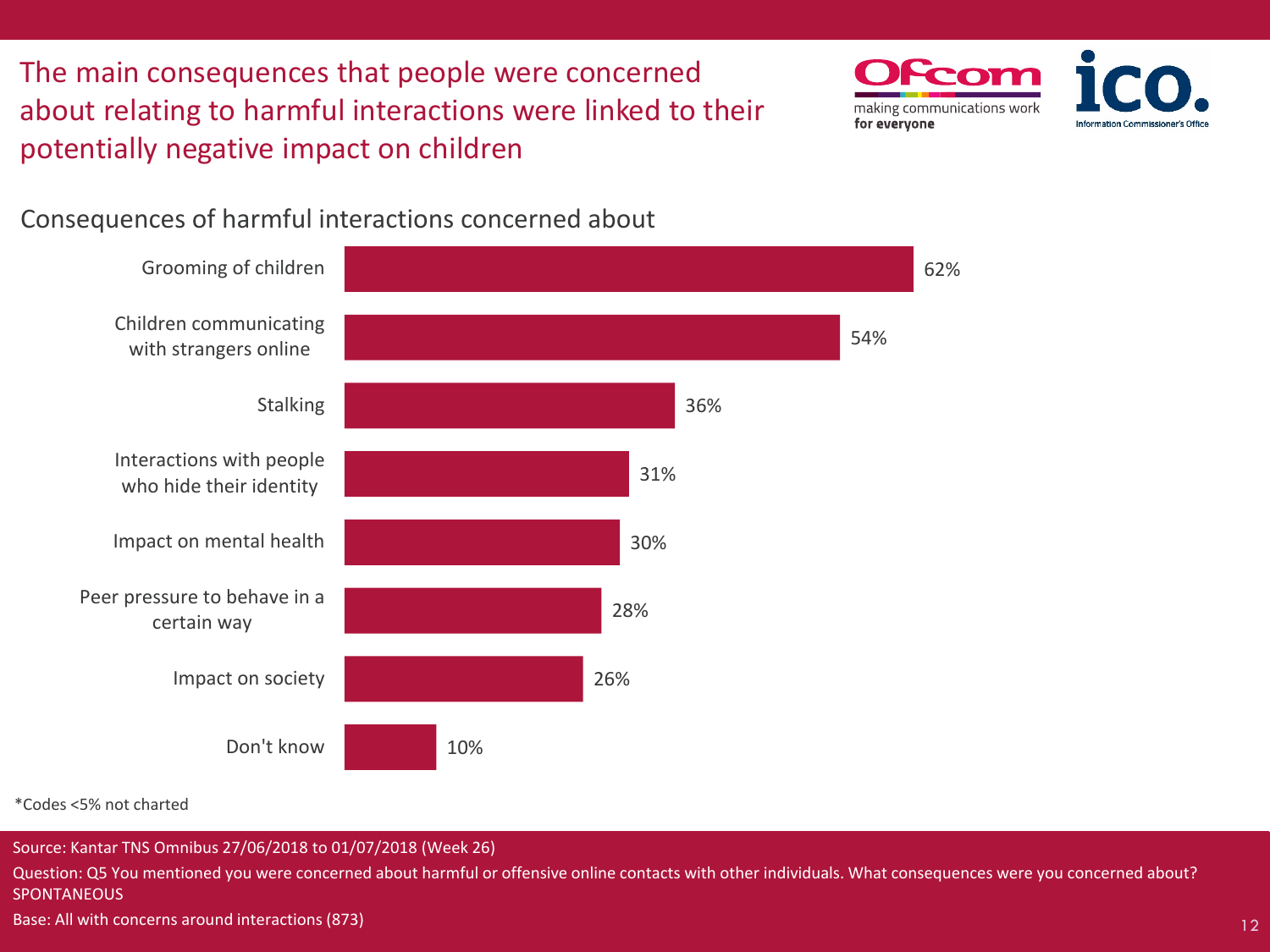Amongst those concerned about data/ privacy the consequences that people were most concerned about were fraud or financial loss, and identity theft



Consequences of harmful data/privacy concerned about



Source: Kantar TNS Omnibus 27/06/2018 to 01/07/2018 (Week 26)

Question: Q6 You mentioned you were concerned about scams, loss or hacking of personal data and\or passwords. What consequences were you concerned about? **SPONTANEOUS** 

Base: All with concerns around data/privacy (921)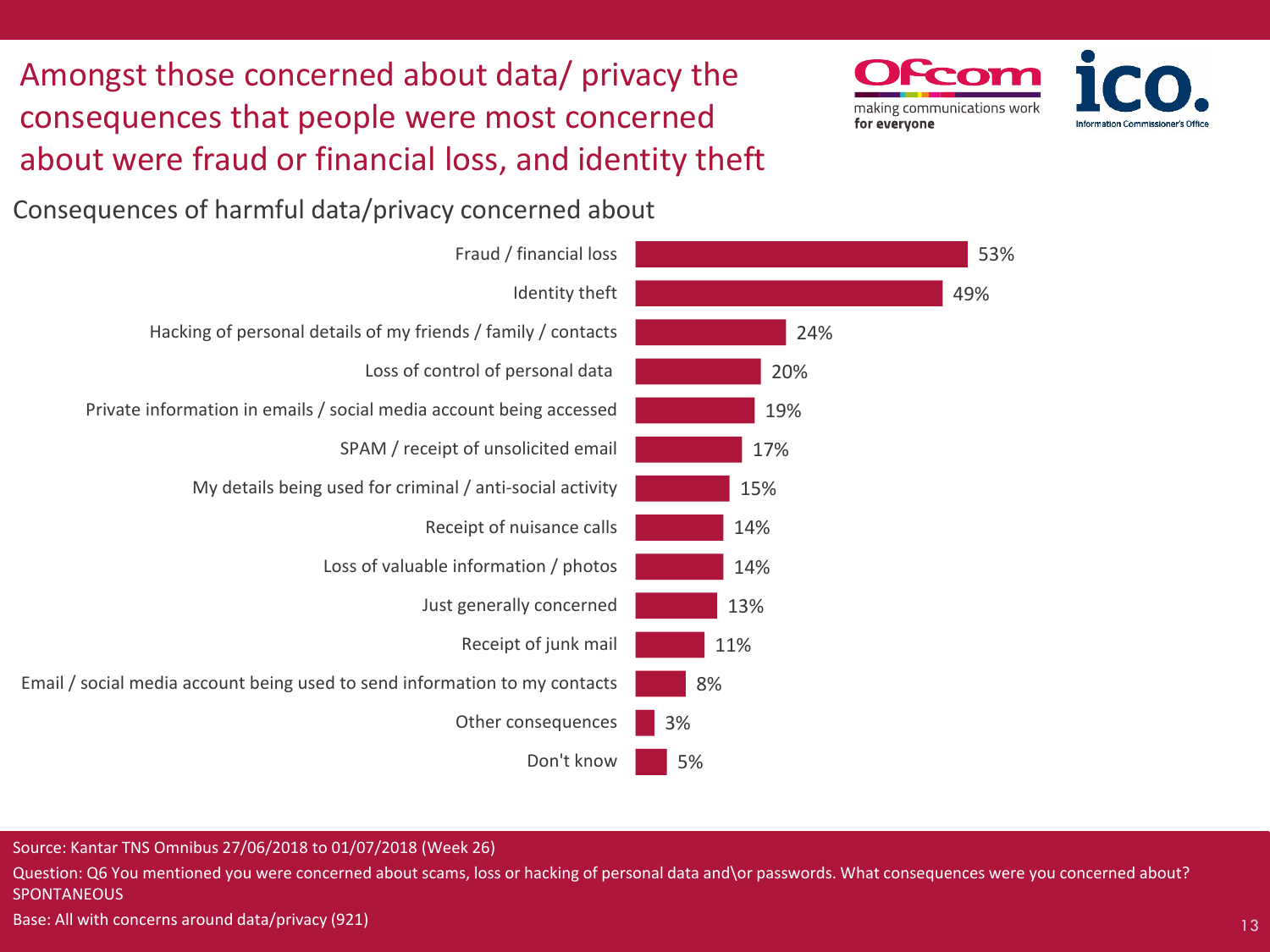

# Section 2 Reported experience of online harm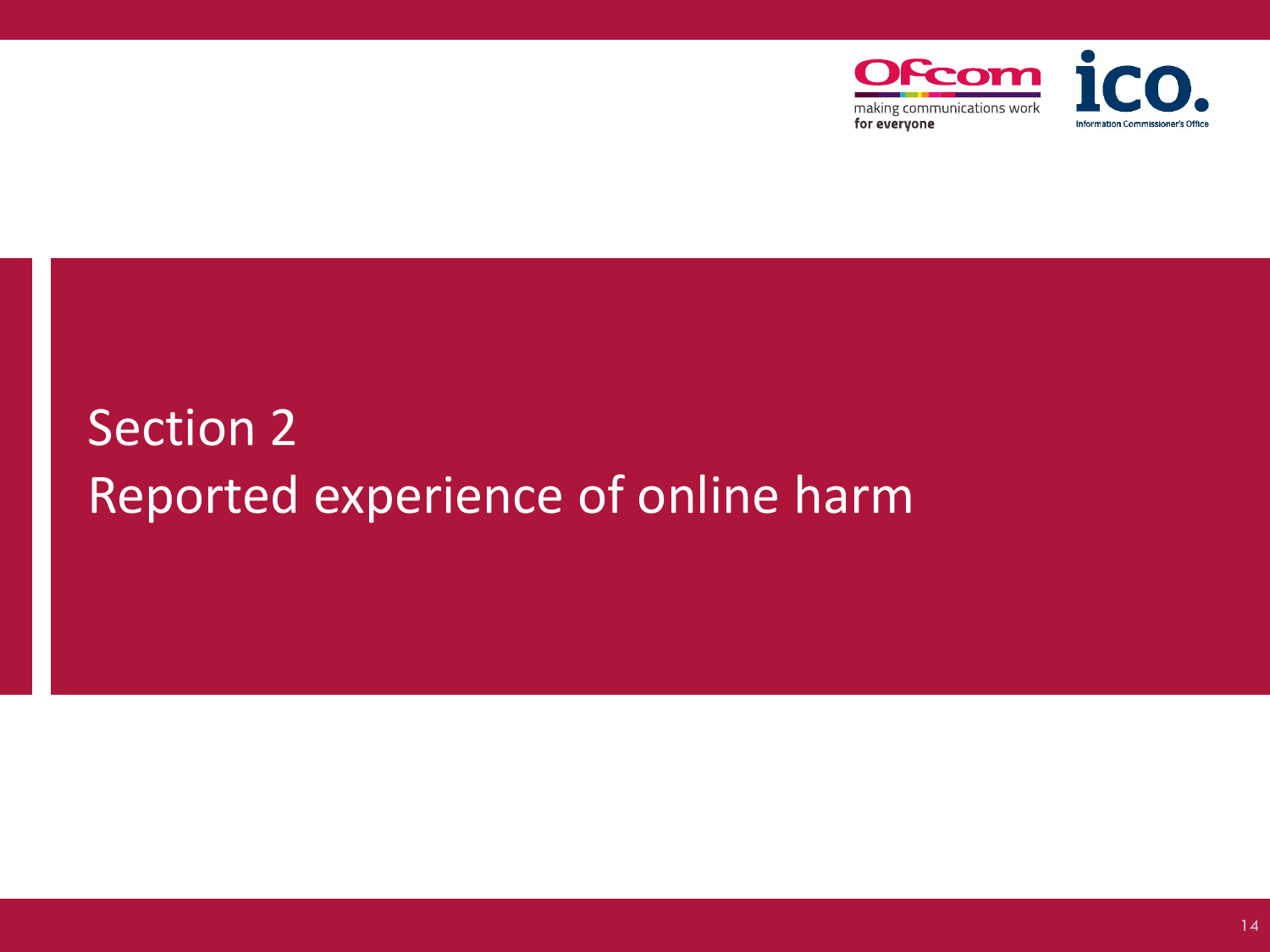# Almost half of adult internet users indicated that they had experienced harm online

Online harm experienced

| NET: Any harm                                                    |     |     |
|------------------------------------------------------------------|-----|-----|
| NET: Data / Privacy                                              |     | 28% |
| SPAM emails / communications                                     |     | 20% |
| Targeted advertising                                             |     | 14% |
| My personal data being processed without my knowledge or consent | 6%  |     |
| NET: Hacking / Security                                          |     | 25% |
| Viruses / trojans / worms / spyware / malicious software         |     | 14% |
| Scams / fraud / identity theft                                   |     | 13% |
| Loss or hacking of personal data / passwords                     | 9%  |     |
| <b>NET: Content</b>                                              |     | 20% |
| Fake news / disinformation                                       | 10% |     |
| <b>Bad language</b>                                              | 7%  |     |
| Unsuitable content for children                                  | 7%  |     |
| Sex / pornography                                                | 6%  |     |
| Hateful speech                                                   | 6%  |     |
| <b>NET: Interactions</b>                                         |     | 17% |
| Unsolicited / unwelcome friend/follow/connect requests           | 8%  |     |
| Offensive language from other users                              | 7%  |     |
| Bullying / harassment / trolling                                 | 6%  |     |
| Offensive videos / pictures                                      | 6%  |     |
| [Other] Spending too much time online                            | 6%  |     |
| None                                                             |     |     |
| <b>NET: Content OR Interactions</b>                              |     | 26% |

**45%**

Scon

making communications work

for everyone

The question asked users "Which, if any, of the following harmful things have you experienced on the internet?"

As the question was prompted the answers given may include a degree of overstatement. Page 21 shows a breakdown of the stated impact of harm. For a significant proportion, the impact was rated 'moderately annoying'.

The data only represents a perception of harm, and does not capture any harm which has gone unnoticed by individuals.

51%

\*Answer codes <5% not charted. See data tables for full list. 4% answered 'don't know'.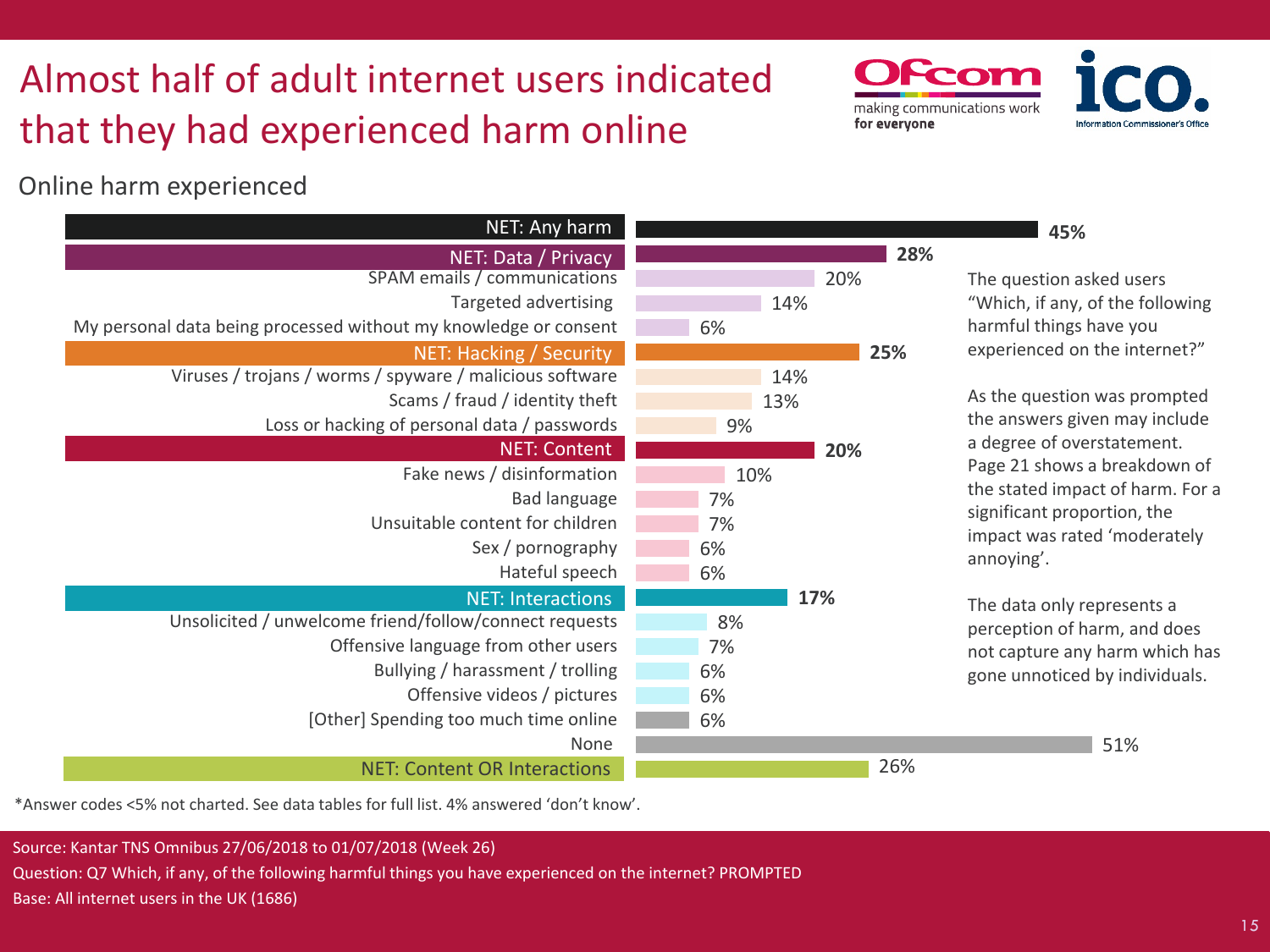# The proportion indicating that they had experienced harm was lower amongst over 65s

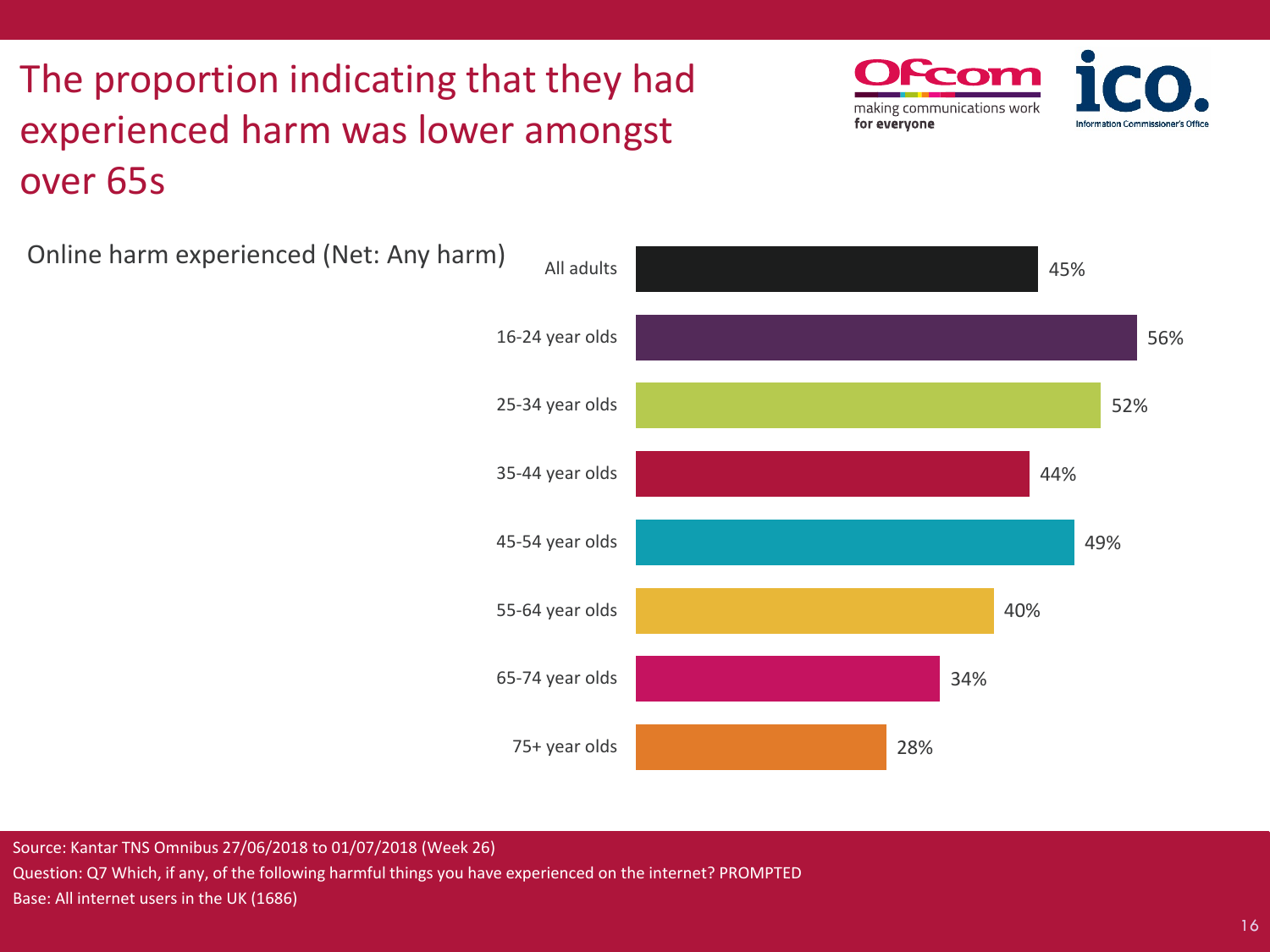# Relatively similar proportions of all age groups indicated that they have experienced harm relating to data/privacy



Online harm experienced relating to **data / privacy** 



Source: Kantar TNS Omnibus 27/06/2018 to 01/07/2018 (Week 26)

Question: Q7 Which, if any, of the following harmful things you have experienced on the internet? PROMPTED Base: All internet users in the UK (1686)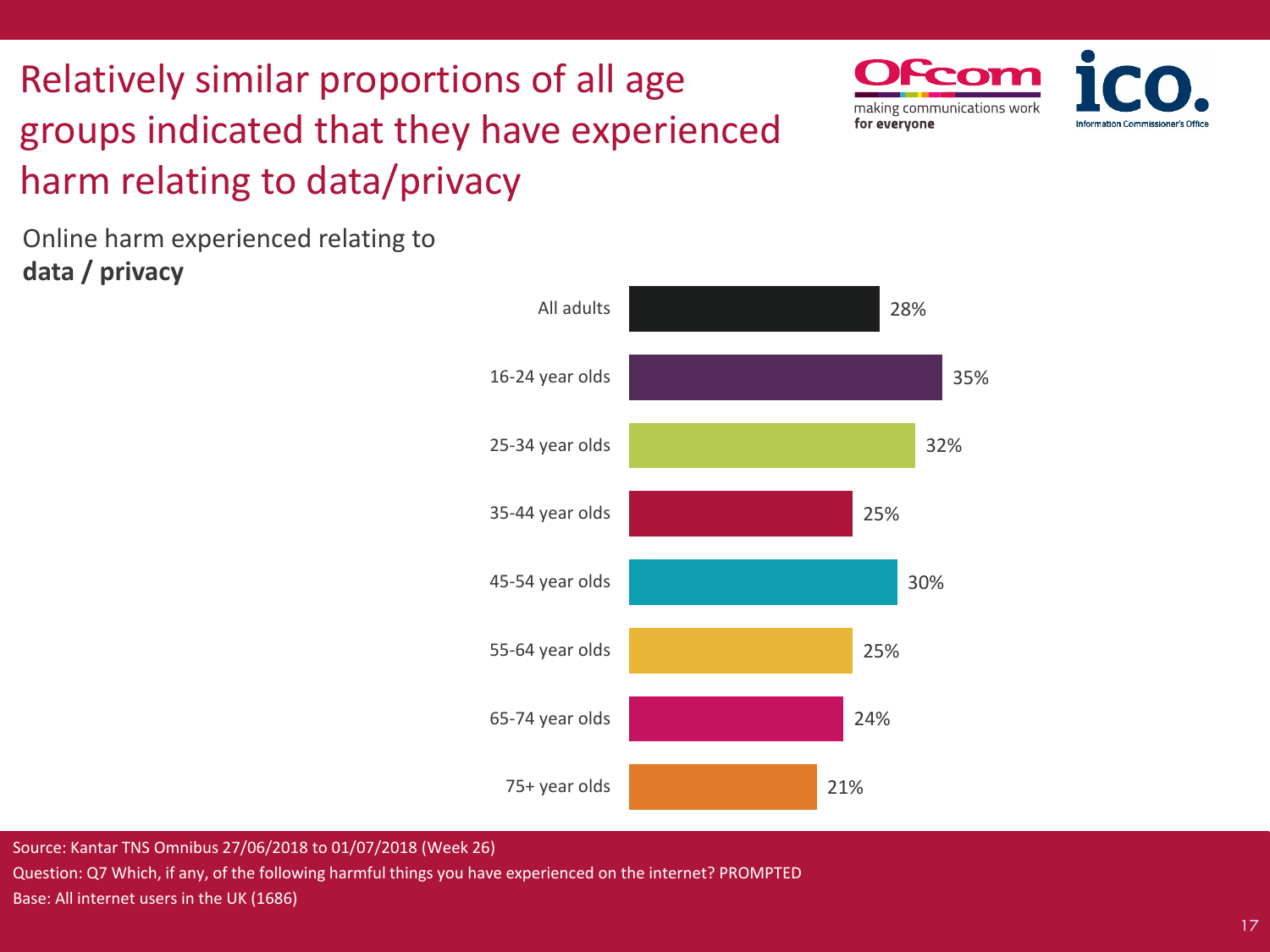Over 65s were slightly less likely to indicate that they had experience of harm related to hacking/security



Online harm experienced relating to **hacking / security**

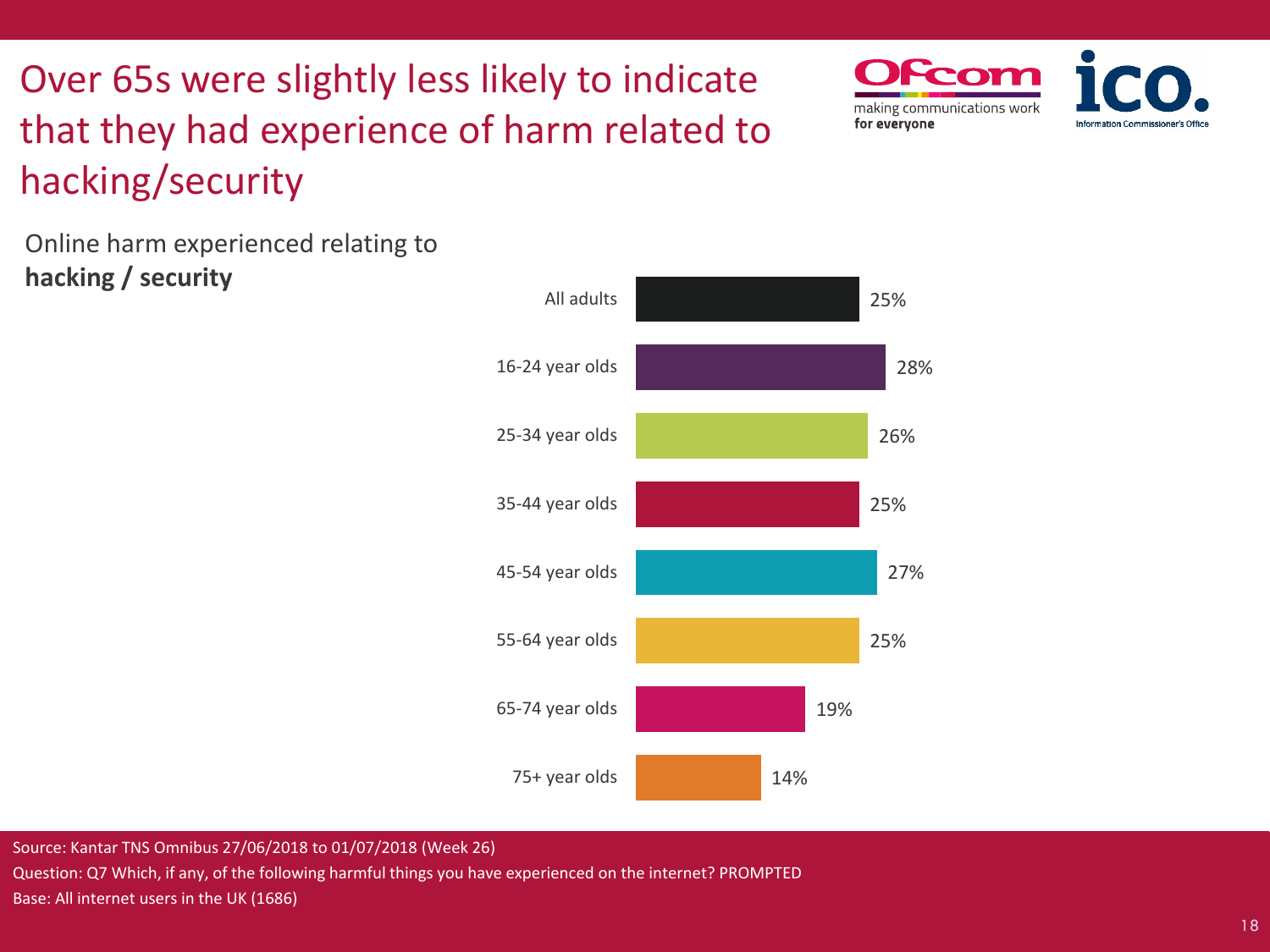## Older people were less likely to indicate that they have experienced harm relating to content

Online harm experienced relating to **content that people view, read or listen to online**



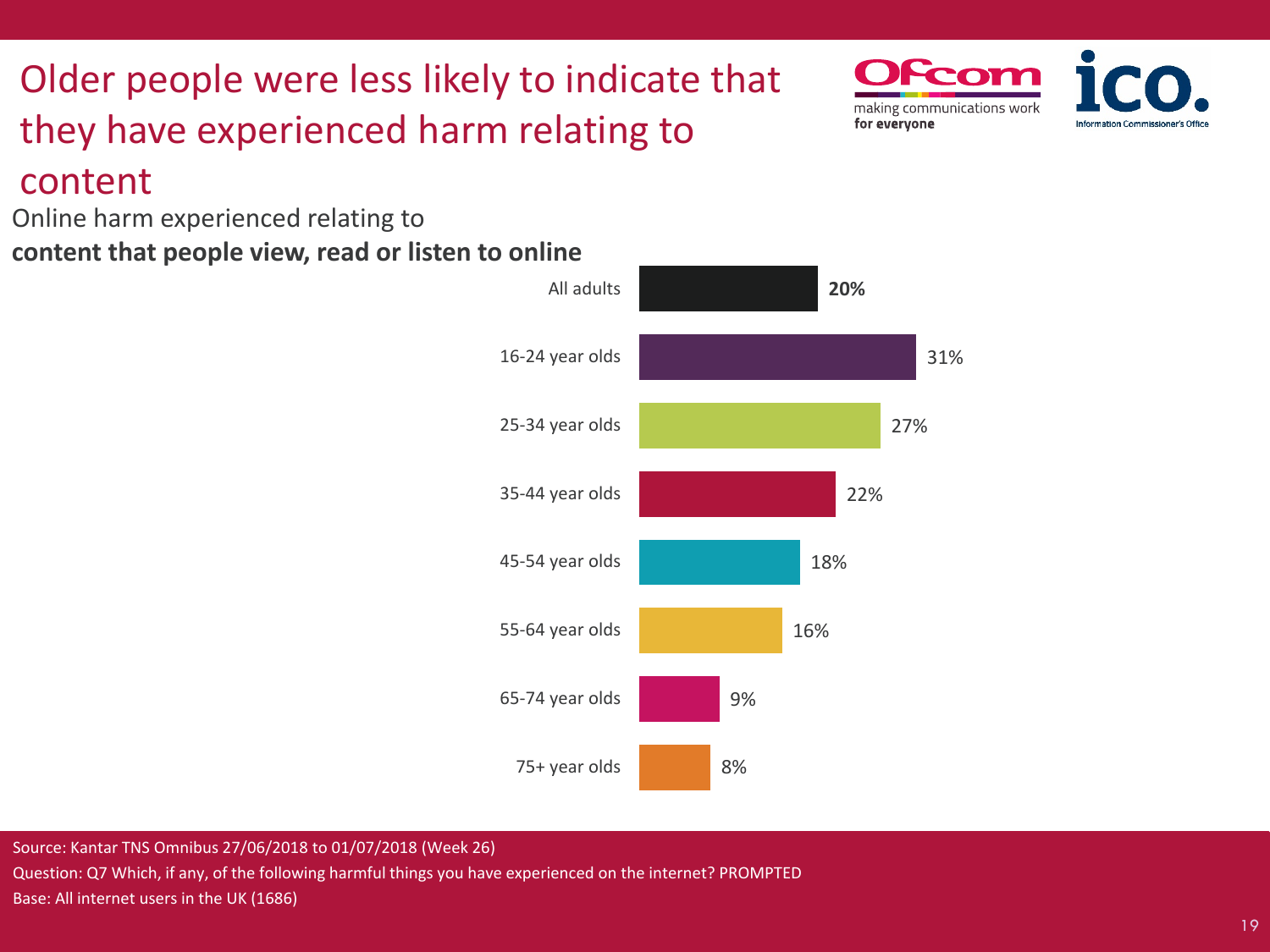# Older people were less likely to indicate that they have experienced harm relating to interactions with other users

Online harm experienced relating to **interactions with other users**



Foon

making communications work

for everyone

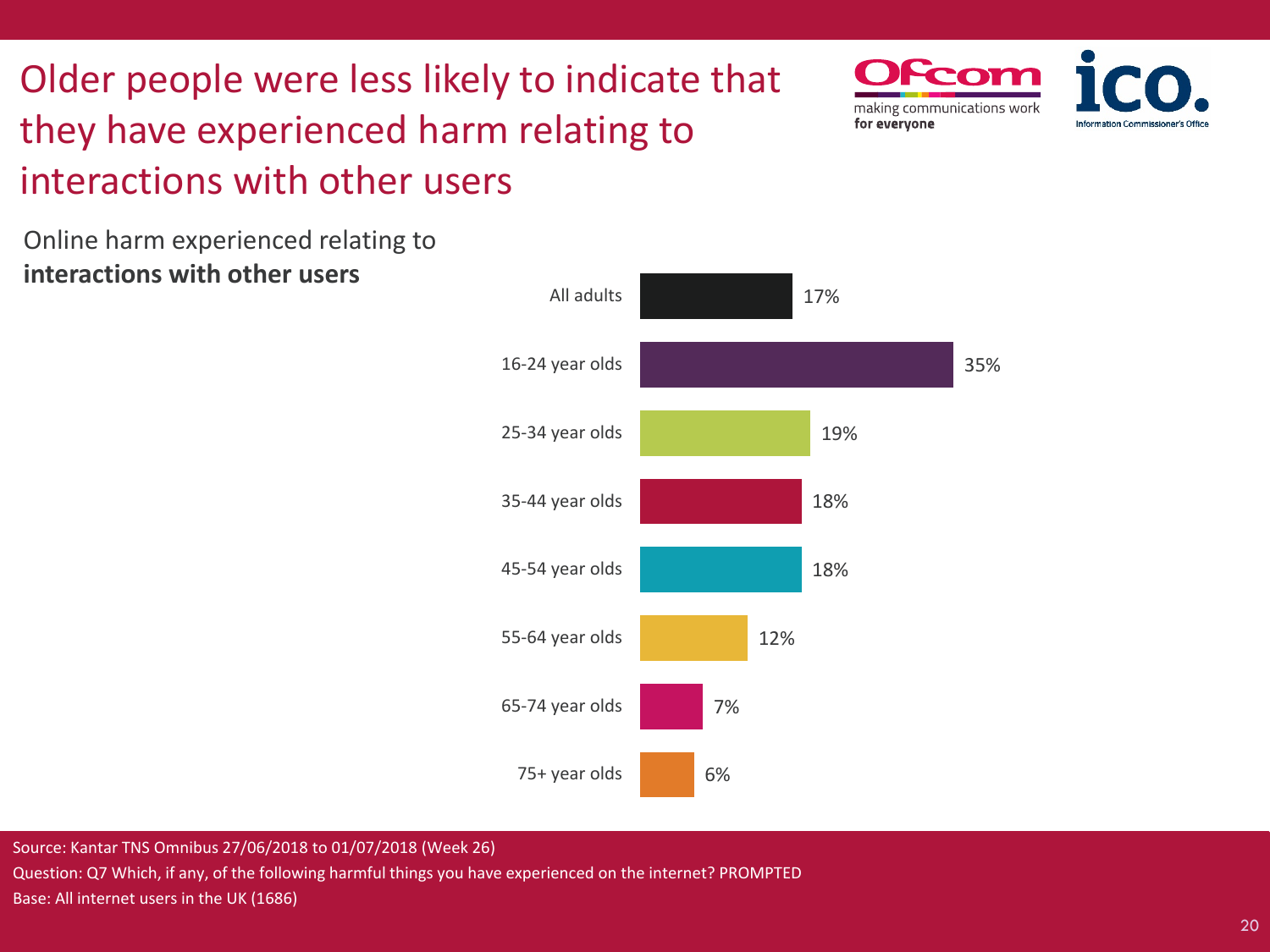## When people experienced harm online its impact was varied

From making communications work for everyone **Information Commissione** 



Source: Kantar TNS Omnibus 27/06/2018 to 01/07/2018 (Week 26)

Question: Q9 I am now going to read out the areas you experienced online harm and I would like you to tell me the impact it had on each using a scale of 1 to 5? PROMPTED

Base: All who experienced specific online harm (285-471)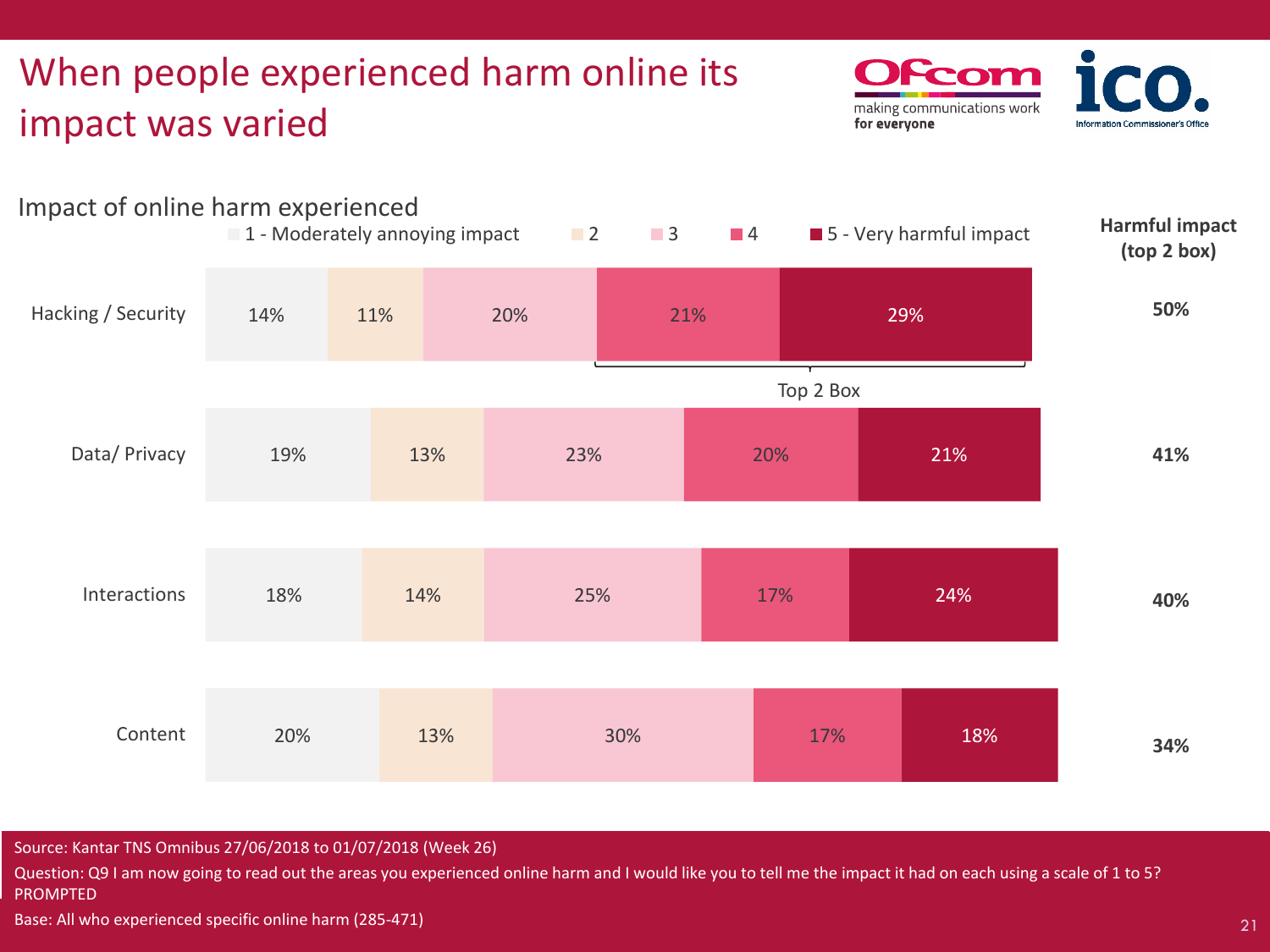Amongst those who indicated experience of harm relating to data/privacy, 21% rated this as having a very harmful impact



Summary of reported harms and concerns relating to **data / privacy** 



Q.2a/b Which, if any, concerns do you have about the internet? [Data capture unprompted, then prompted. Chart shows totals after prompting].

Q.7 Which, if any, of the following harmful things have you experienced on the internet? [Prompted with list]

Q.9 I am now going to read out the areas you experienced online harm and I would like you to tell me the impact it had on each using a scale of 1 to 5, where 1 means Moderately annoying impact and 5 means Very harmful impact.

Base: UK adult internet users (1,686), UK adult intenet users that had experience harm relating to data/privacy (471)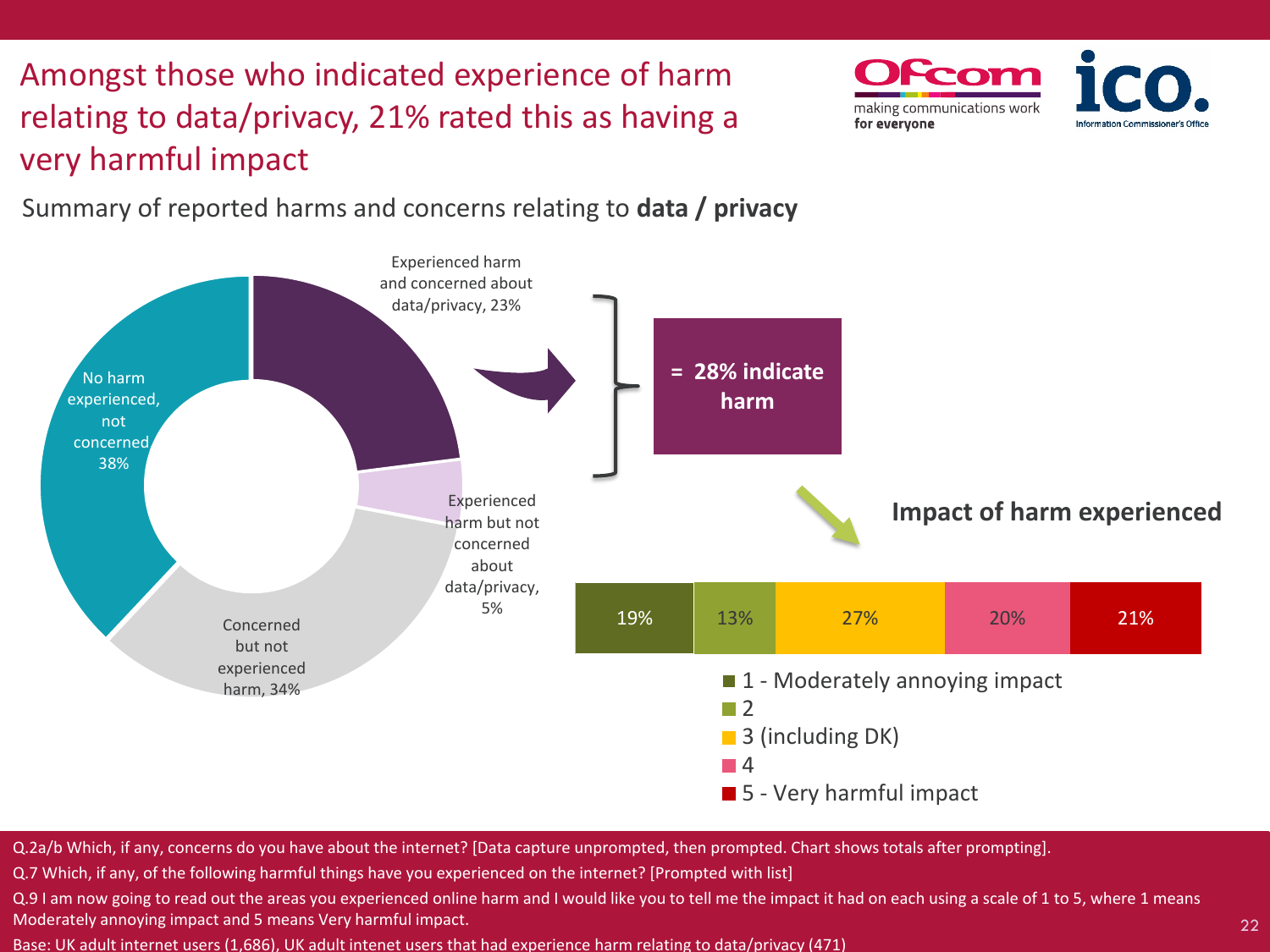Amongst those who indicated experience of harm relating to hacking/ security, 29% rated this as having a very harmful impact



Summary of reported harms and concerns relating to **hacking / security**



Q.2a/b Which, if any, concerns do you have about the internet? [Data capture unprompted, then prompted. Chart shows totals after prompting].

Q.7 Which, if any, of the following harmful things have you experienced on the internet? [Prompted with list]

Q.9 I am now going to read out the areas you experienced online harm and I would like you to tell me the impact it had on each using a scale of 1 to 5, where 1 means Moderately annoying impact and 5 means Very harmful impact.

Base: UK adult internet users (1,686), UK adult intenet users that had experience harm relating to hacking/ security (404)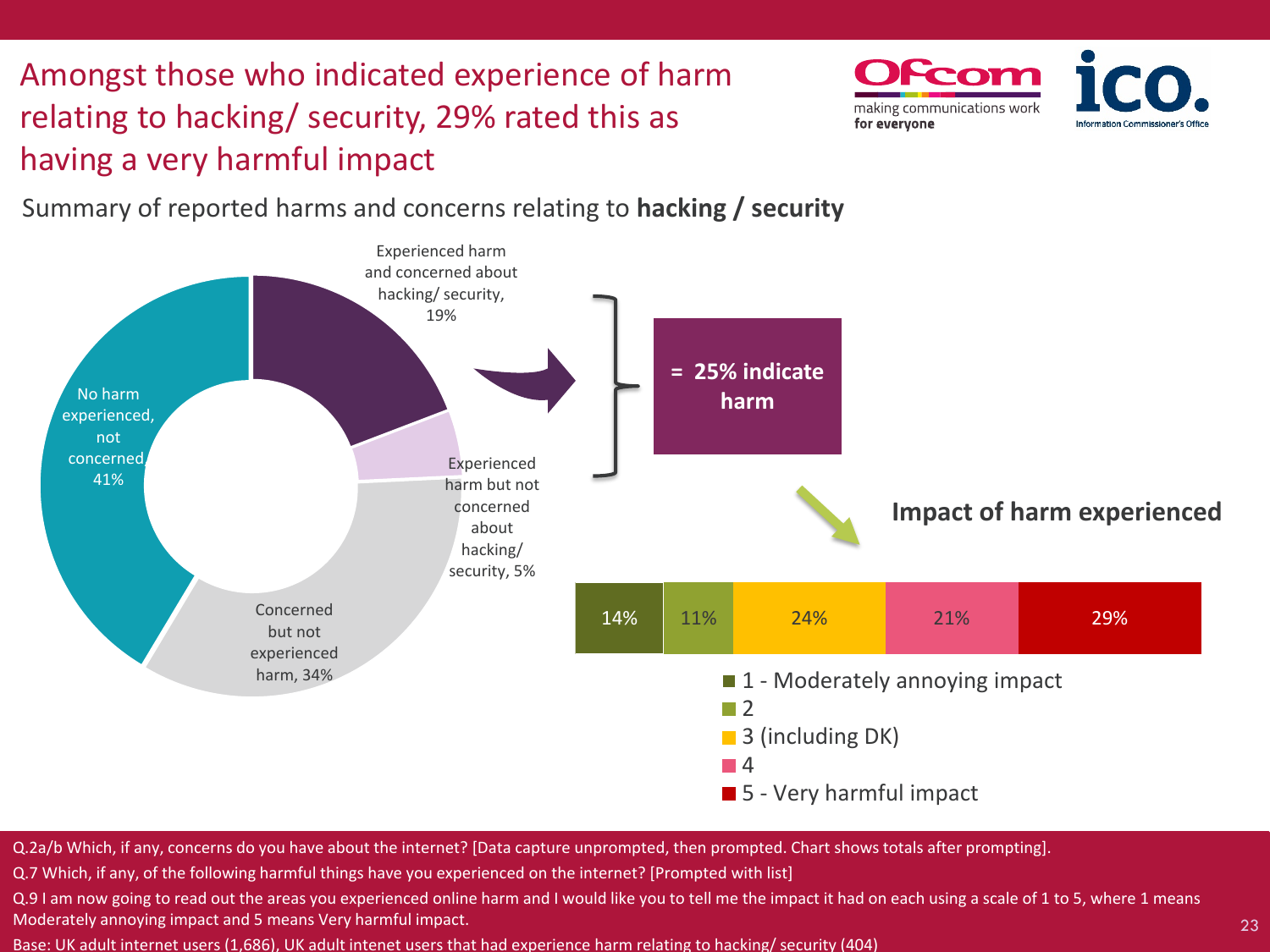## Amongst those who indicated experience of harm relating to content, 18% rated this as having a very harmful impact



Summary of reported harms and concerns relating to **content that people view, read or listen to online**



Q.2a/b Which, if any, concerns do you have about the internet? [Data capture unprompted, then prompted. Chart shows totals after prompting].

Q.7 Which, if any, of the following harmful things have you experienced on the internet? [Prompted with list]

Q.9 I am now going to read out the areas you experienced online harm and I would like you to tell me the impact it had on each using a scale of 1 to 5, where 1 means Moderately annoying impact and 5 means Very harmful impact.

Base: UK adult internet users (1,686), UK adult intenet users that had experience harm relating to content (328)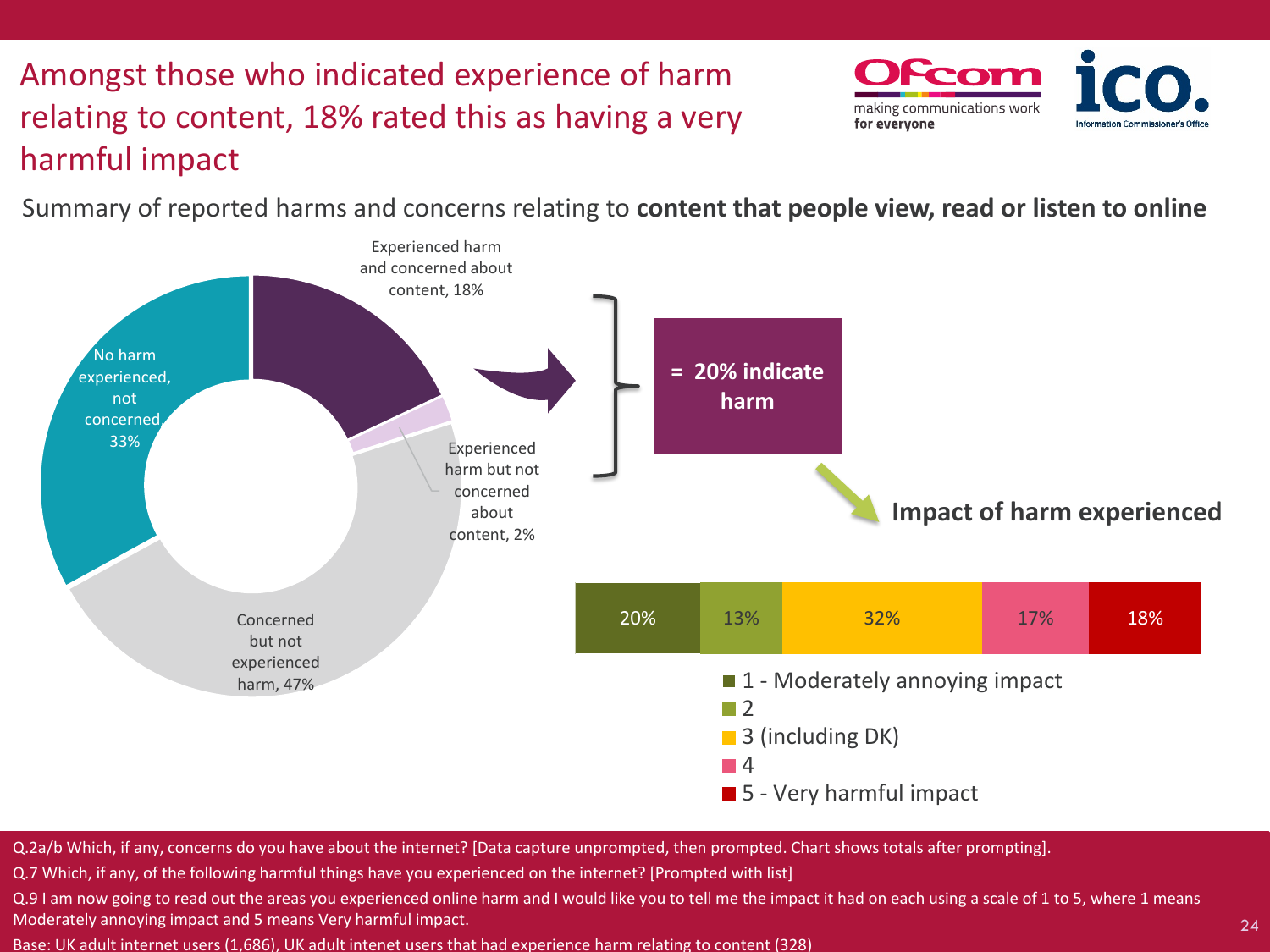Amongst those who indicated experience of harm relating to interactions with other users, 24% rated this as having a very harmful impact



Summary of reported harms and concerns relating to **interactions with other users**



Q.2a/b Which, if any, concerns do you have about the internet? [Data capture unprompted, then prompted. Chart shows totals after prompting].

Q.7 Which, if any, of the following harmful things have you experienced on the internet? [Prompted with list]

Q.9 I am now going to read out the areas you experienced online harm and I would like you to tell me the impact it had on each using a scale of 1 to 5, where 1 means Moderately annoying impact and 5 means Very harmful impact.

Base: UK adult internet users (1,686), UK adult intenet users that had experience harm relating to interactions with other users (285)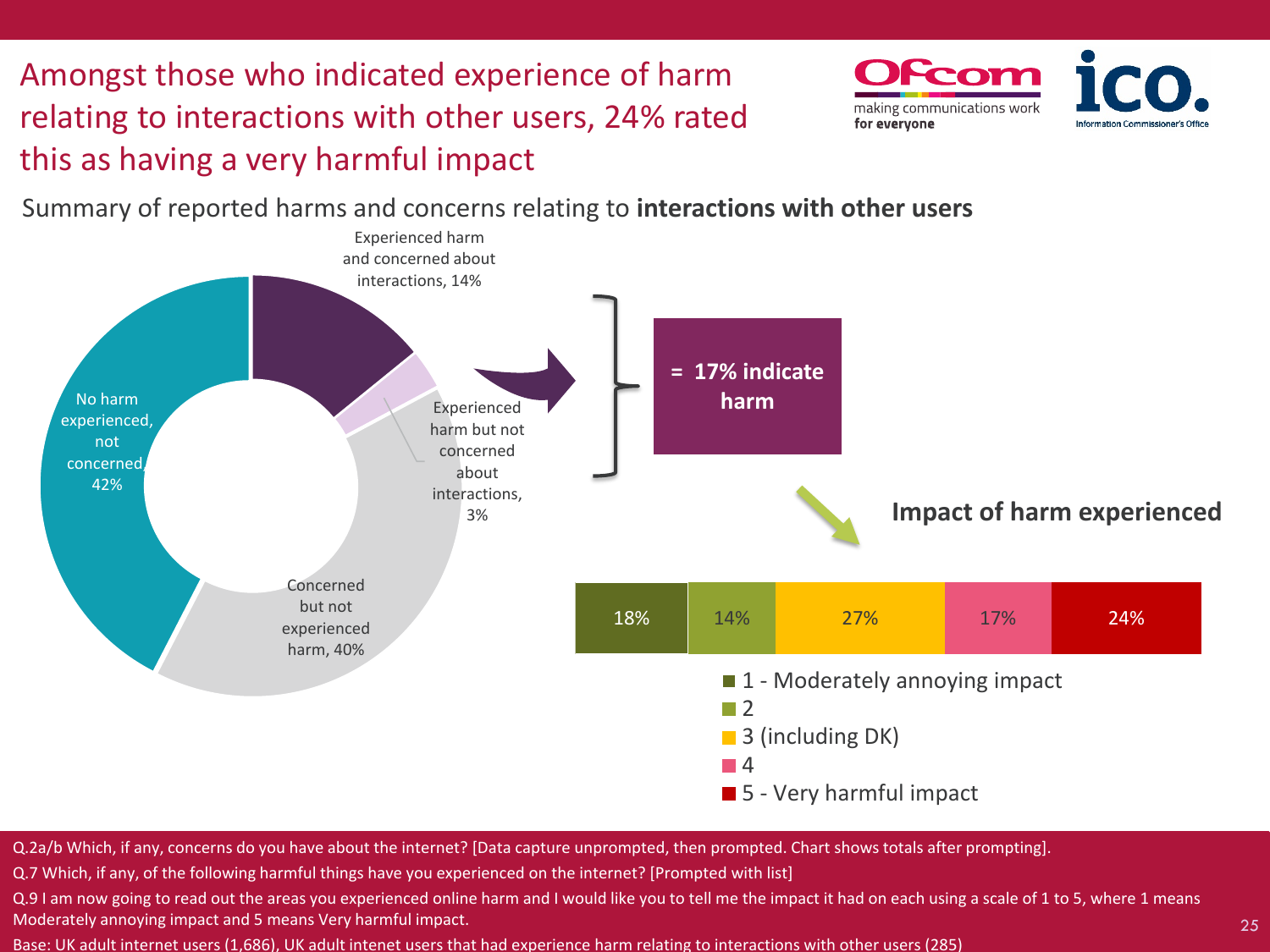## Social media and email are the main sources of reported harm



Places where online harm was experienced



Source: Kantar TNS Omnibus 27/06/2018 to 01/07/2018 (Week 26) Question: Q8 And where did you come across this harm? PROMPTED Base: All who experienced online harm (741)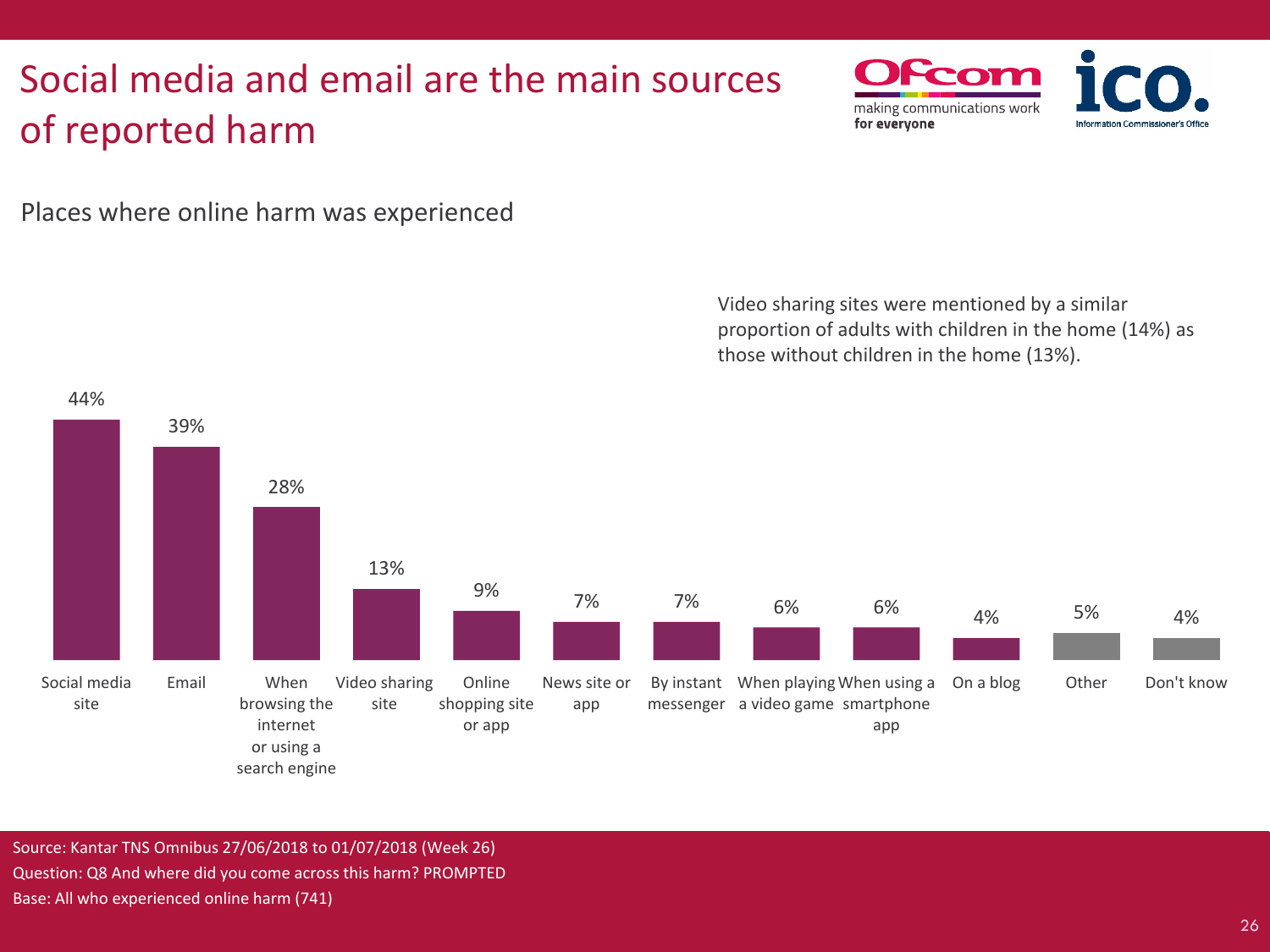# Social media and email are the main sources of reported harm by those who experienced harm relating to data/privacy



Places where online harm was experienced by those who had experienced **harm relating to data / privacy**



Source: Kantar TNS Omnibus 27/06/2018 to 01/07/2018 (Week 26) Question: Q8 And where did you come across this harm? PROMPTED Base: All who experienced online harm relating to DATA/PRIVACY (471)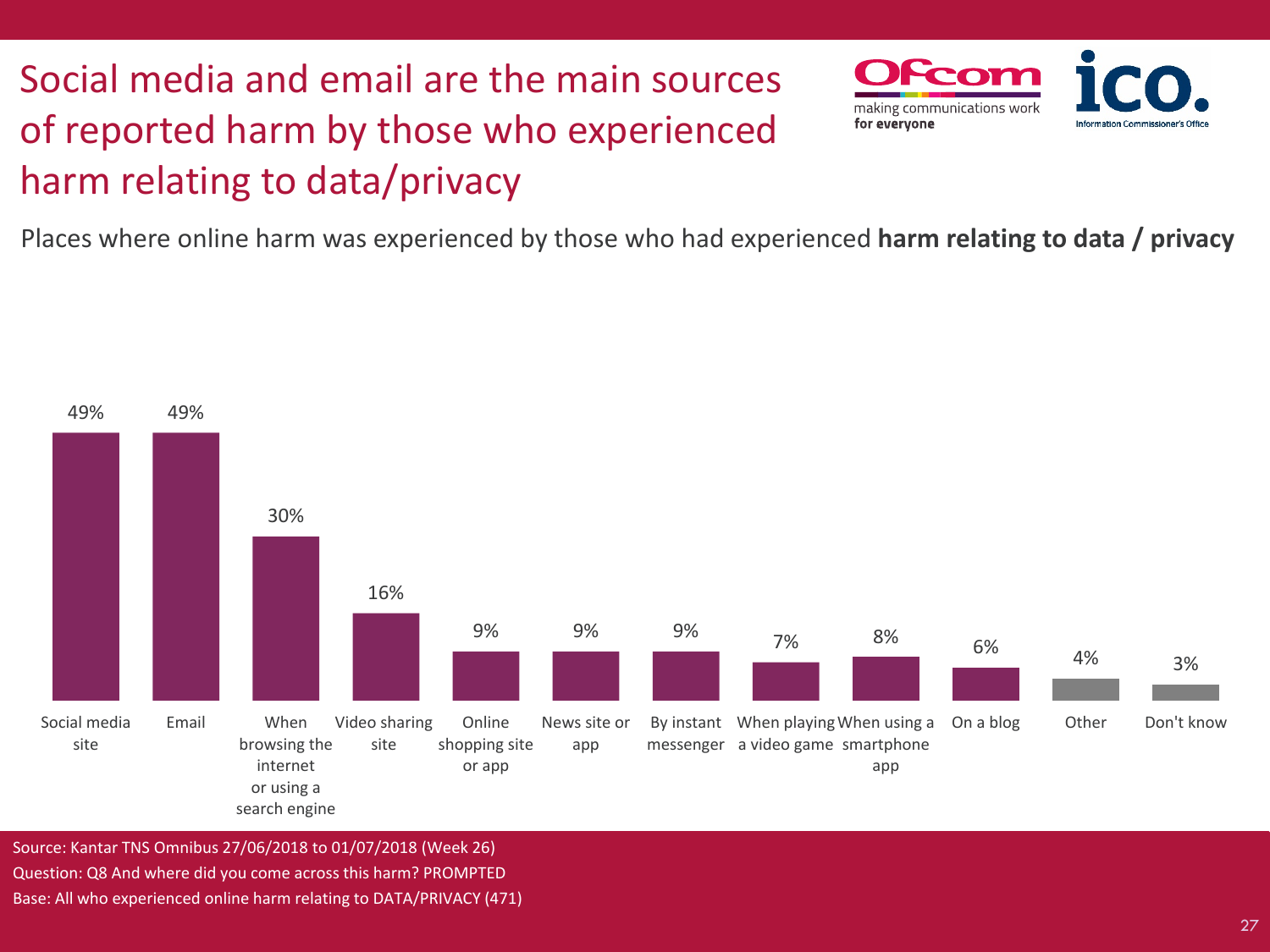# Social media and email, are the main sources of harm by those who experienced harm relating to hacking/ security



Places where harm was experienced by those who had experienced **harm relating to hacking / security**



Source: Kantar TNS Omnibus 27/06/2018 to 01/07/2018 (Week 26) Question: Q8 And where did you come across this harm? PROMPTED Base: All who experienced online harm relating to HACKING/SECURITY (404)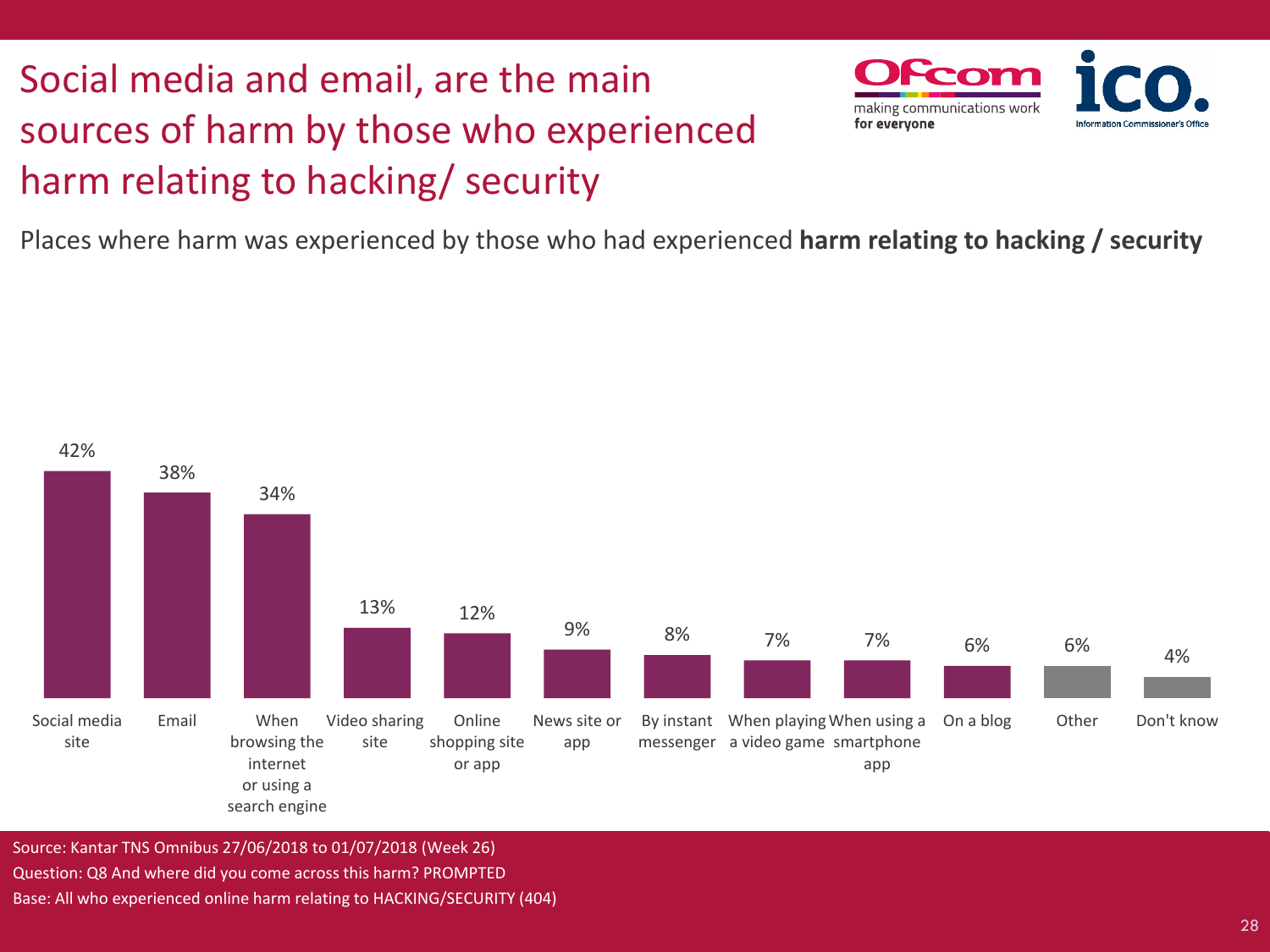# Social media, email and web browsing are the main sources of reported harm by those who experienced harm relating to content



Places where online harm was experienced by those who had experienced **harm relating to content that people view, read or listen to online**



Source: Kantar TNS Omnibus 27/06/2018 to 01/07/2018 (Week 26) Question: Q8 And where did you come across this harm? PROMPTED Base: All who experienced online harm relating to CONTENT (328)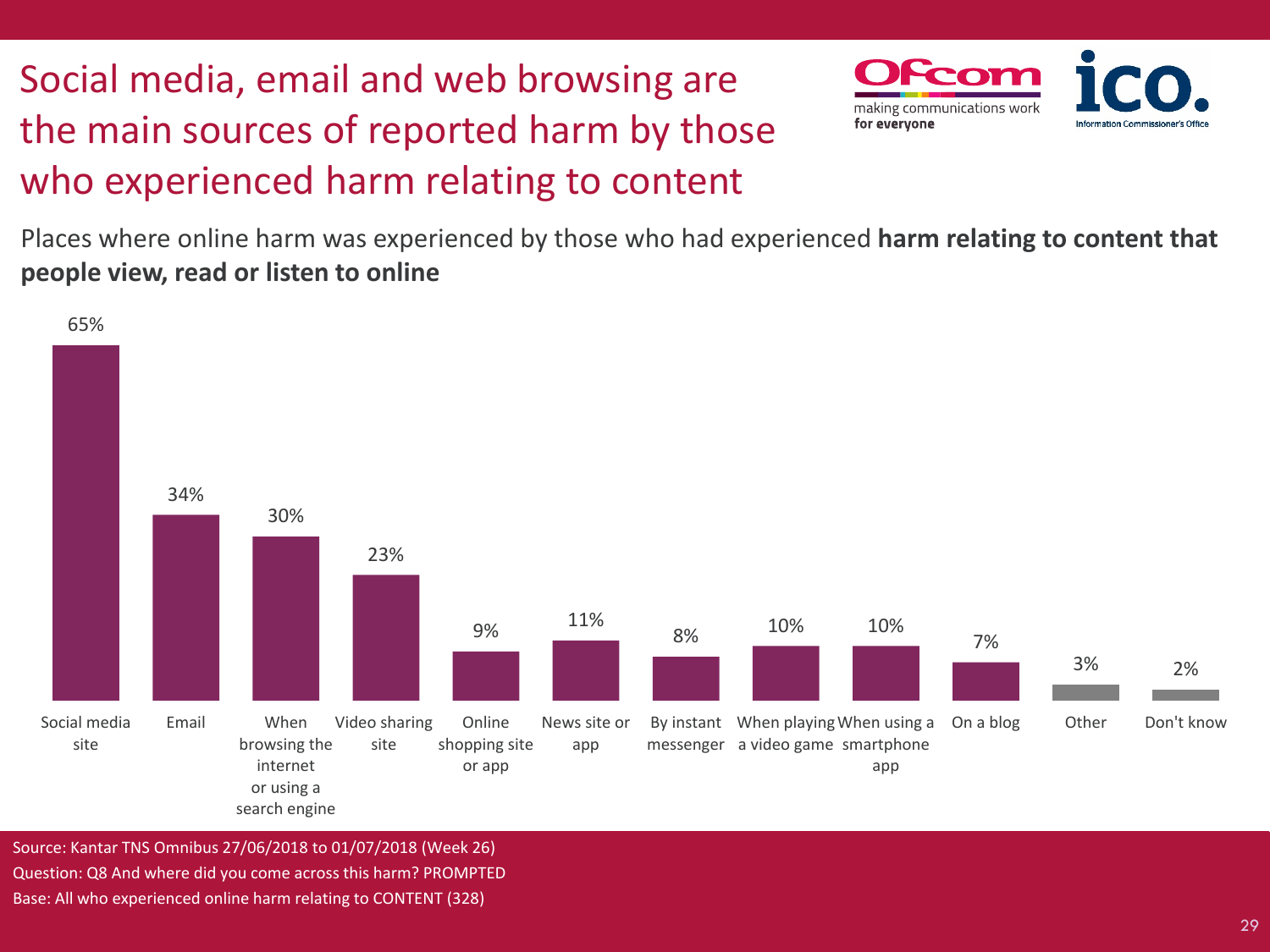# Social media is the main source of reported harm by those who experienced harm relating to interactions



Places where online harm was experienced by those who had experienced **harm relating to interactions with other users**



Source: Kantar TNS Omnibus 27/06/2018 to 01/07/2018 (Week 26) Question: Q8 And where did you come across this harm? PROMPTED Base: All who experienced online harm relating to INTERACTIONS (285)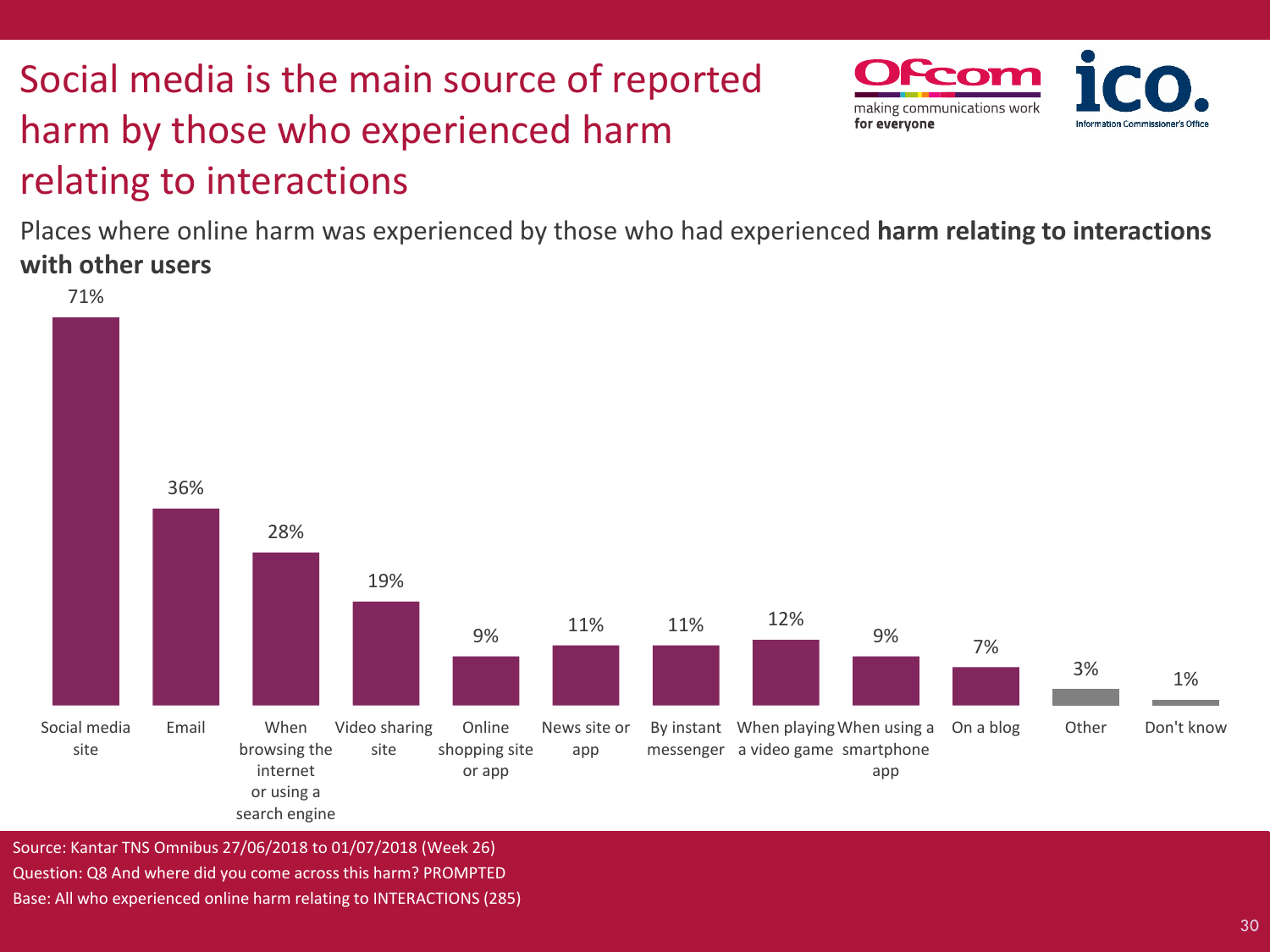

# Section 3 Attitudes towards reporting online harm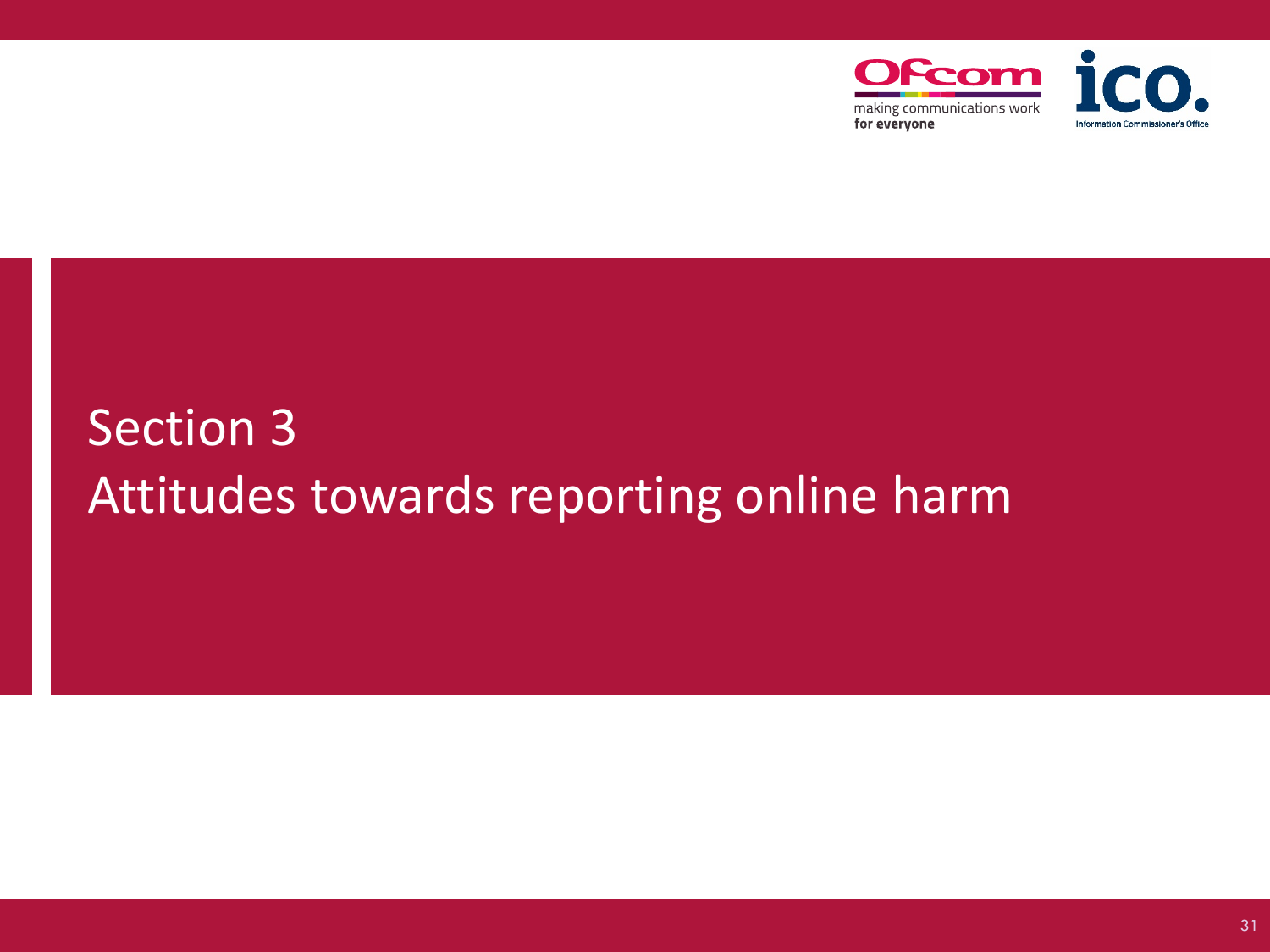# 1 in 5 adult internet users has reported offensive, disturbing or harmful content; younger adults were more likely to have done so

Ever reported harmful videos / pictures

79%





Younger adults, especially the 16-24 year old age group have the highest propensity to have reported harmful content (40% had done so). This is partially explained by the fact that they are more likely to have experienced harmful content, but may also reflect a greater confidence in, knowledge of, or ability to use reporting functions. We also asked a hypothetical question about action that would be taken if the respondent wished to report offensive, disturbing or harmful content on a social media site; we found that younger people were significantly more likely to report (page 35).

#### Source: Kantar TNS Omnibus 27/06/2018 to 01/07/2018 (Week 26)

*\*Including Don't know and Refused* 

No, didn't report online harm\*

PYes, reported online harm

21%

Question: Q17 Have you ever taken action to report a video or picture that was offensive, disturbing or harmful on the internet? Base: All internet users in the UK (1686), 16-34 (536), 35-54 (518), 55+ (632)

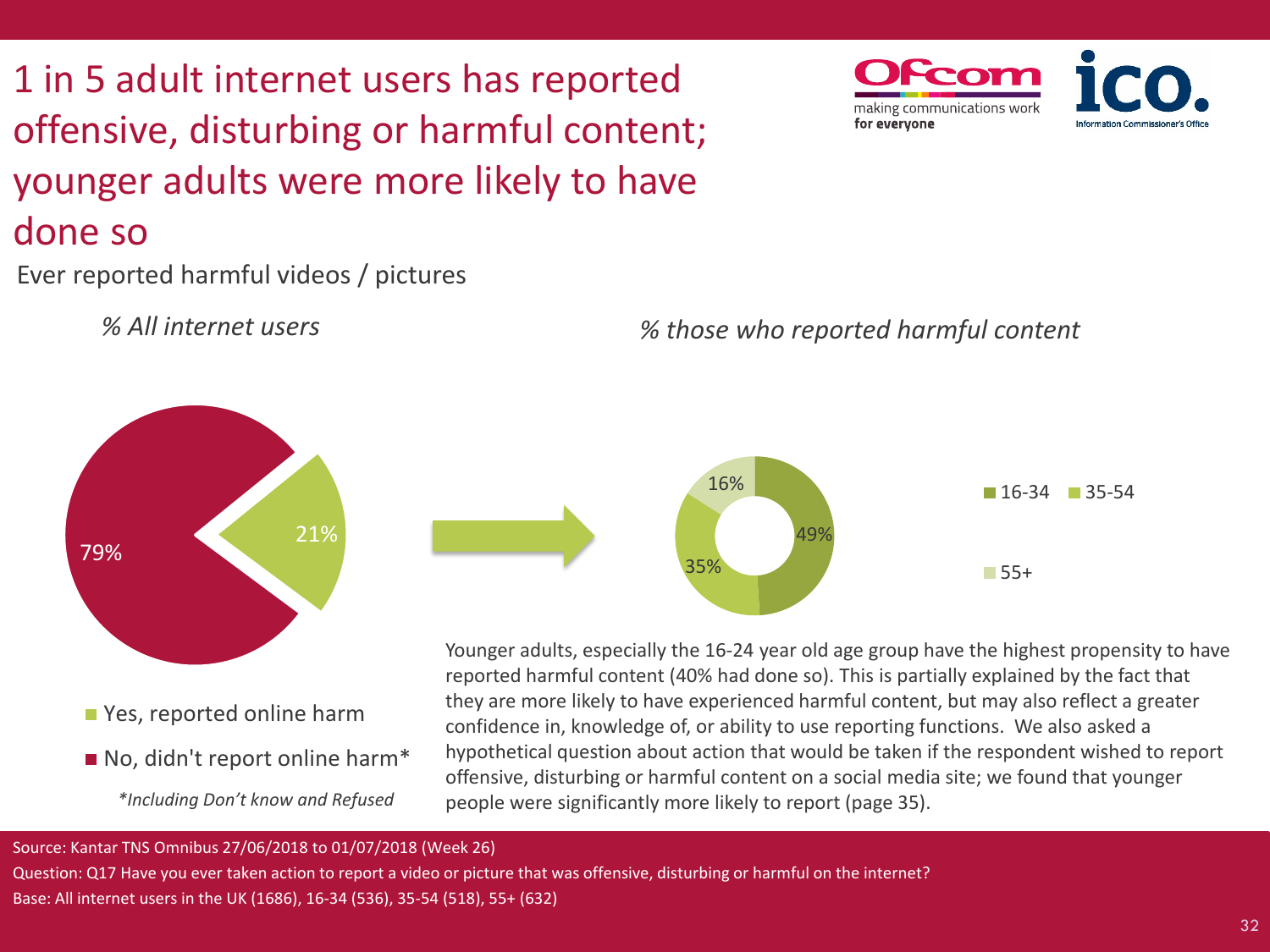Illegal sexual content is the type of content that adult internet users claimed that they would be most likely to report, followed by promotion of terrorism and racism



Types of content likely to report



Source: Kantar TNS Omnibus 27/06/2018 to 01/07/2018 (Week 26) Question: Q19 If you saw them, which of these types of content on the internet would you report? PROMPTED Base: All internet users in the UK (1686)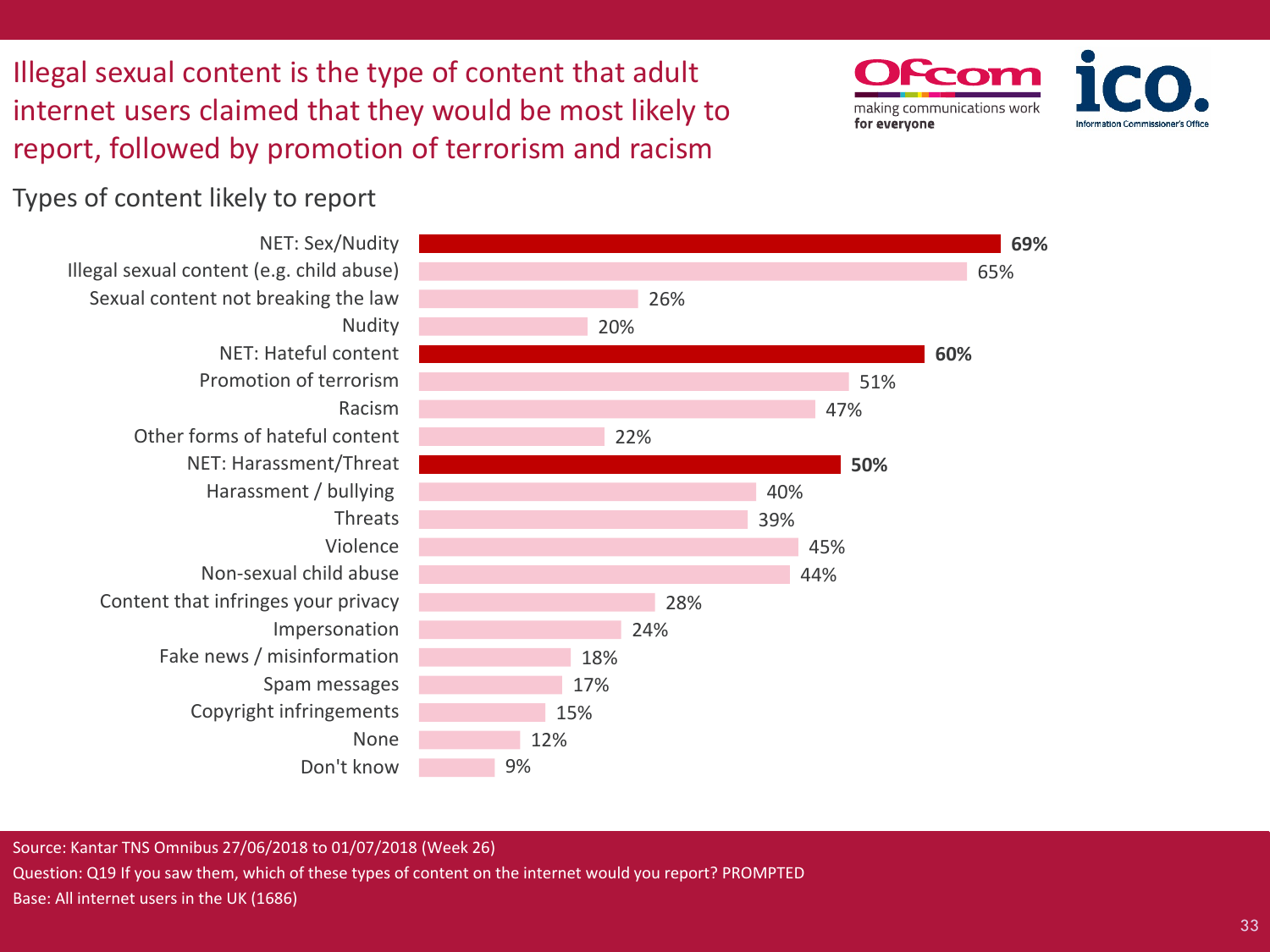## Older people were generally less likely to say that they would report harmful content

Scon making communications work for everyone

Types of content likely to report

|                                            | <b>All internet</b><br>users | Those with<br>children | Those with no<br>children | 16-34 | 35-54 | $55+$ | $65+$ |
|--------------------------------------------|------------------------------|------------------------|---------------------------|-------|-------|-------|-------|
| <b>Base</b>                                | 1686                         | 479                    | 1207                      | 536   | 518   | 632   | 379   |
| Illegal sexual content (e.g. child abuse)  | 65%                          | 66%                    | 64%                       | 68%   | 64%   | 62%   | 59%   |
| <b>Promotion of terrorism</b>              | 51%                          | 51%                    | 50%                       | 52%   | 52%   | 48%   | 43%   |
| <b>Racism</b>                              | 47%                          | 51%                    | 45%                       | 51%   | 49%   | 41%   | 37%   |
| <b>Violence</b>                            | 45%                          | 46%                    | 44%                       | 49%   | 43%   | 42%   | 39%   |
| <b>Non-sexual child abuse</b>              | 44%                          | 43%                    | 44%                       | 43%   | 45%   | 44%   | 40%   |
| <b>Harassment / bullying</b>               | 40%                          | 44%                    | 38%                       | 43%   | 40%   | 37%   | 31%   |
| <b>Threats</b>                             | 39%                          | 44%                    | 37%                       | 38%   | 42%   | 38%   | 34%   |
| <b>Content that infringes your privacy</b> | 28%                          | 25%                    | 29%                       | 28%   | 24%   | 31%   | 28%   |
| Sexual content not breaking the law        | 26%                          | 27%                    | 25%                       | 25%   | 26%   | 26%   | 24%   |
| <b>Impersonation</b>                       | 24%                          | 23%                    | 24%                       | 24%   | 22%   | 26%   | 22%   |
| <b>Other forms of hateful content</b>      | 22%                          | 21%                    | 23%                       | 21%   | 24%   | 22%   | 18%   |
| <b>Nudity</b>                              | 20%                          | 23%                    | 19%                       | 22%   | 18%   | 21%   | 17%   |
| Fake news / misinformation                 | 18%                          | 16%                    | 19%                       | 19%   | 16%   | 20%   | 17%   |
| <b>Spam messages</b>                       | 17%                          | 15%                    | 18%                       | 16%   | 15%   | 20%   | 19%   |
| <b>Copyright infringements</b>             | 15%                          | 15%                    | 15%                       | 15%   | 14%   | 16%   | 14%   |

Green and red cells denotes significantly higher or lower than those with no children/16-54 or 16-64 (sig tested to 99%)

Source: Kantar TNS Omnibus 27/06/2018 to 01/07/2018 (Week 26)

Question: Q19 If you saw them, which of these types of content on the internet would you report? PROMPTED

Base: All internet users in the UK (n1686), all with children (479), all with no children (n = 1207), 16-34 (536), 35-54 (518), 55+ (632), 65+ (379)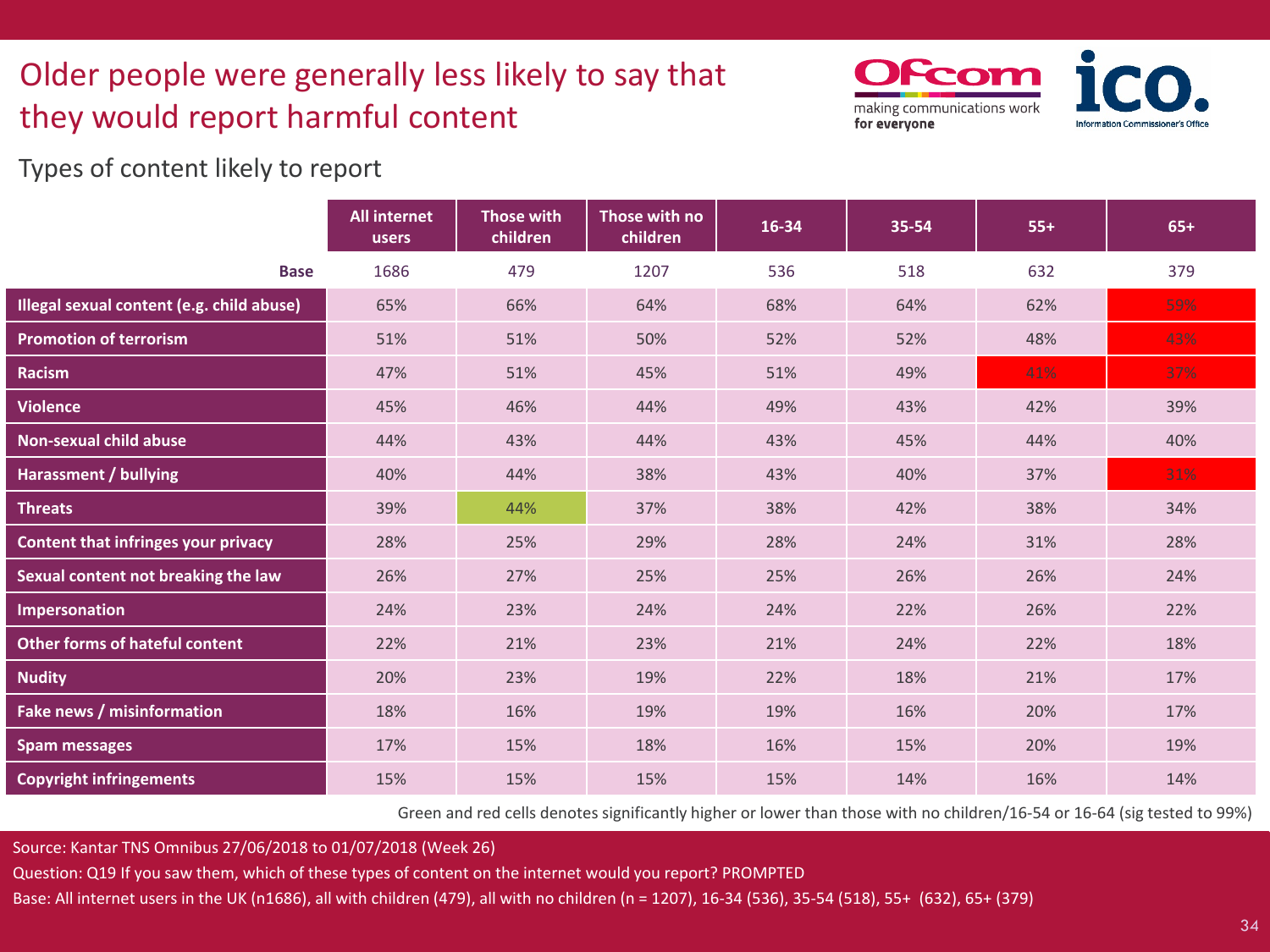

Source: Kantar TNS Omnibus 27/06/2018 to 01/07/2018 (Week 26)

Question: Q16 If you saw a video or picture that was offensive, disturbing or harmful when you were on a social media site and wanted to do something about it, what would you do? SPONTANEOUS

Base: All internet users in the UK (1686); 16-34 (536), 35-54 (518), 55+ (632)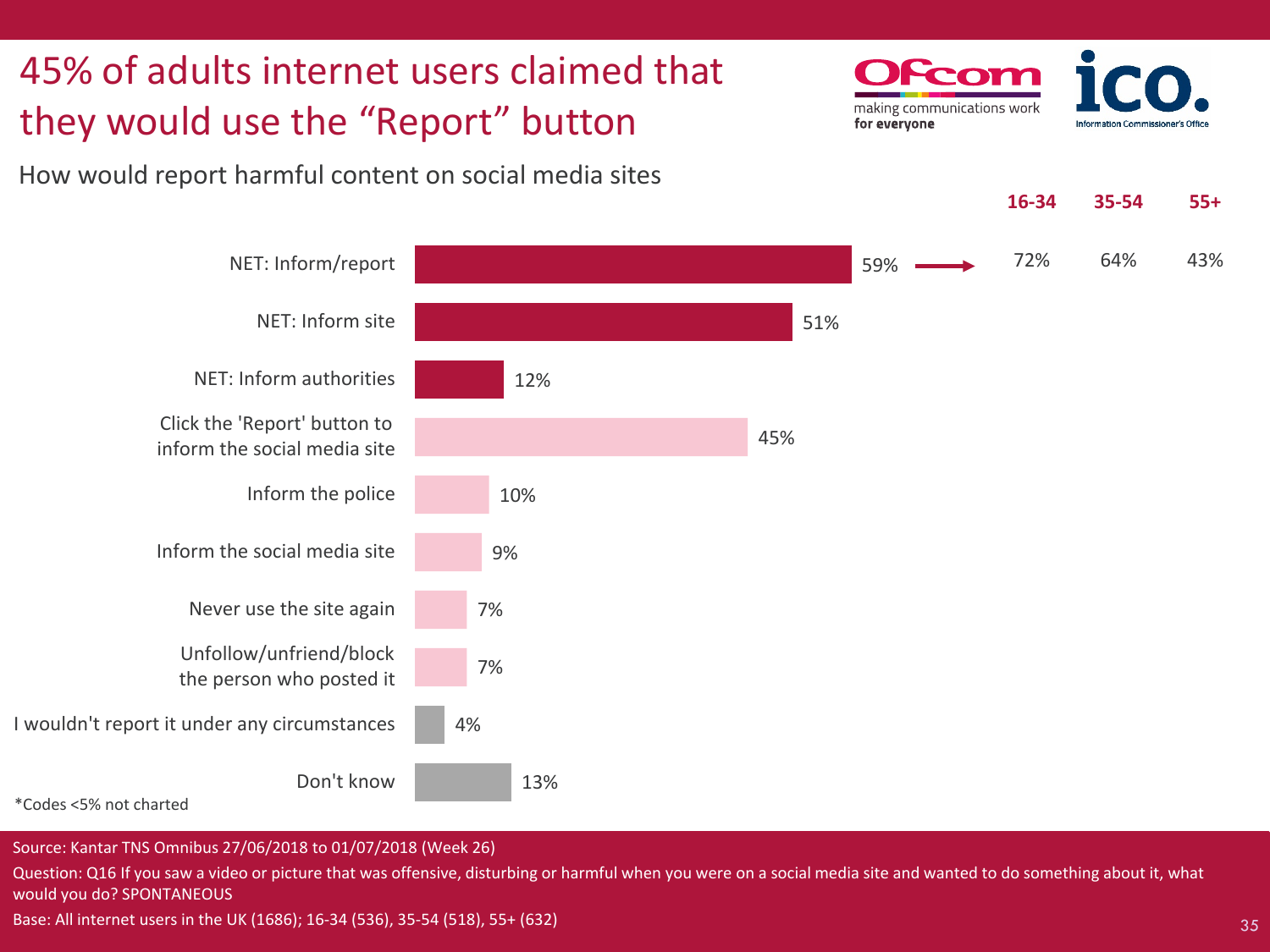# The "Report" button was the predominant way in which offensive, disturbing or harmful content had been reported



making communications work

for everyone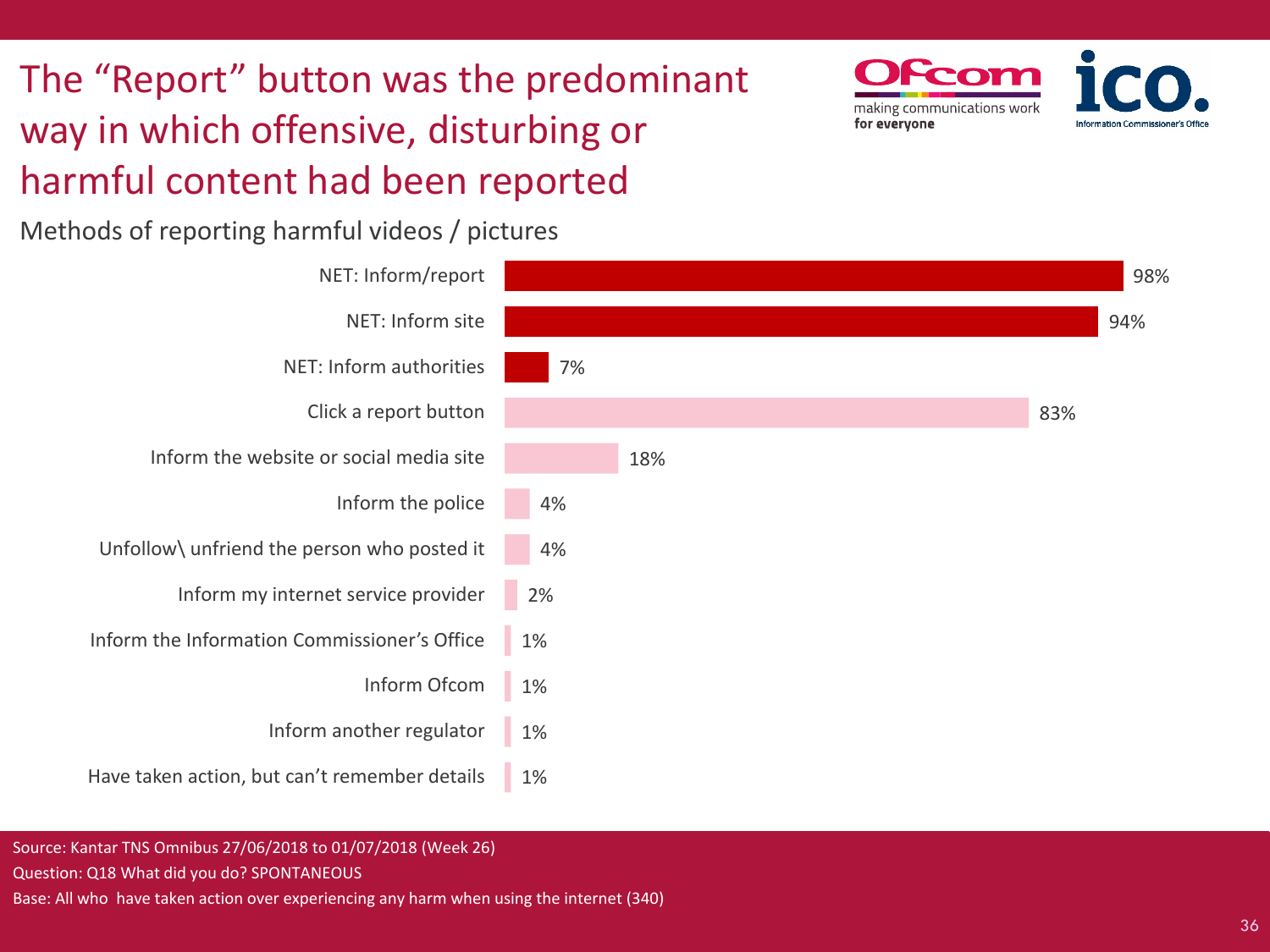

# Section 4 Understanding of regulation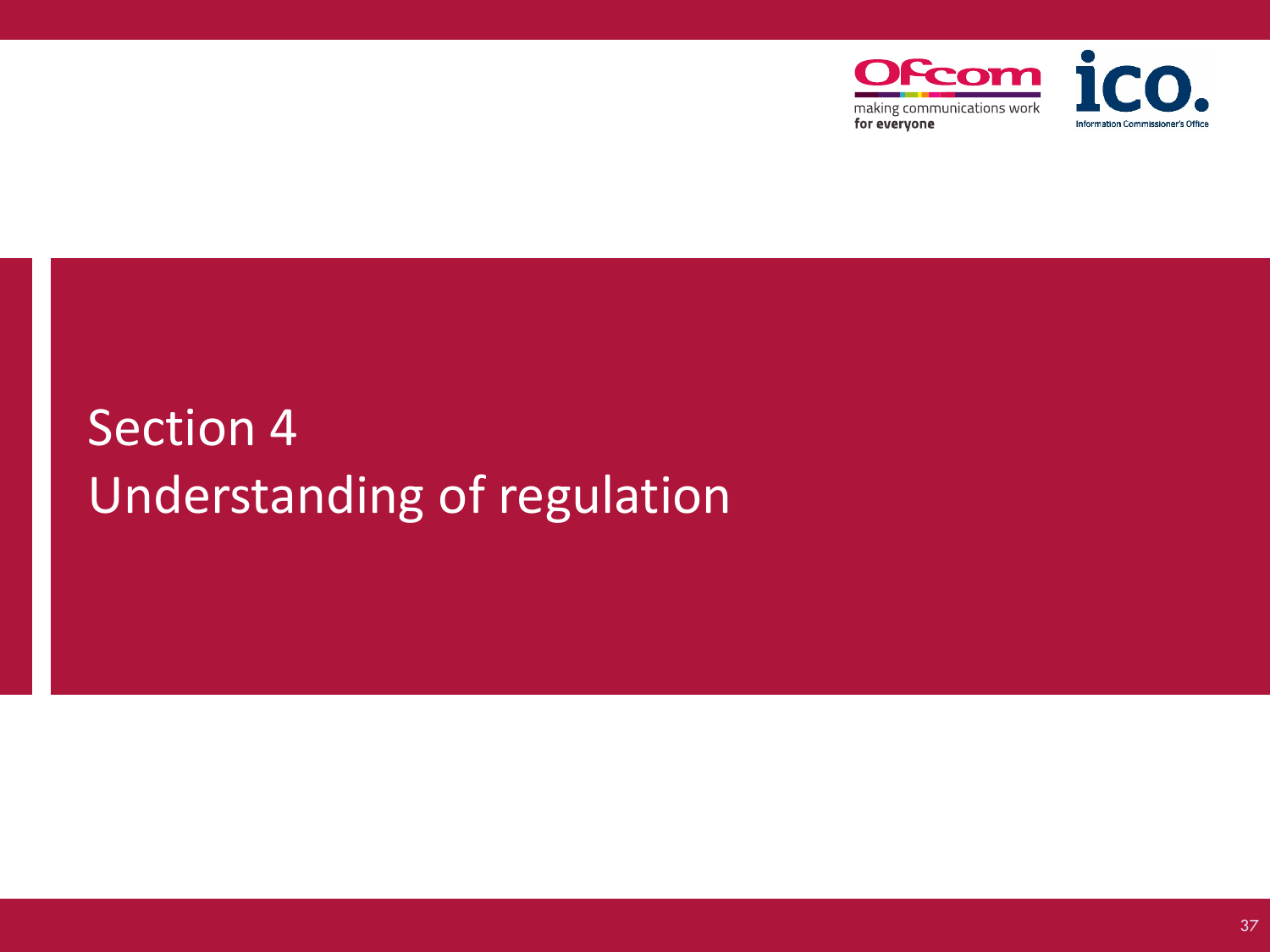# There is a mixed understanding of current levels of regulation among UK adults



### Perceived regulation of different types of media



■ There is a regulator that sets rules about what can be shown/written ■ What is shown/written must be legal in the UK ■ There are no restrictions ■ Don't know

#### Source: Kantar TNS Omnibus 27/06/2018 to 01/07/2018 (Week 26)

Question: Q22 I'm now going to read out different types of media (for example TV, internet sites, newspapers etc.) and for each please tell me which one statement best describes your understanding of the level of regulation in the UK? PROMPTED

Base: All internet users in the UK (1686)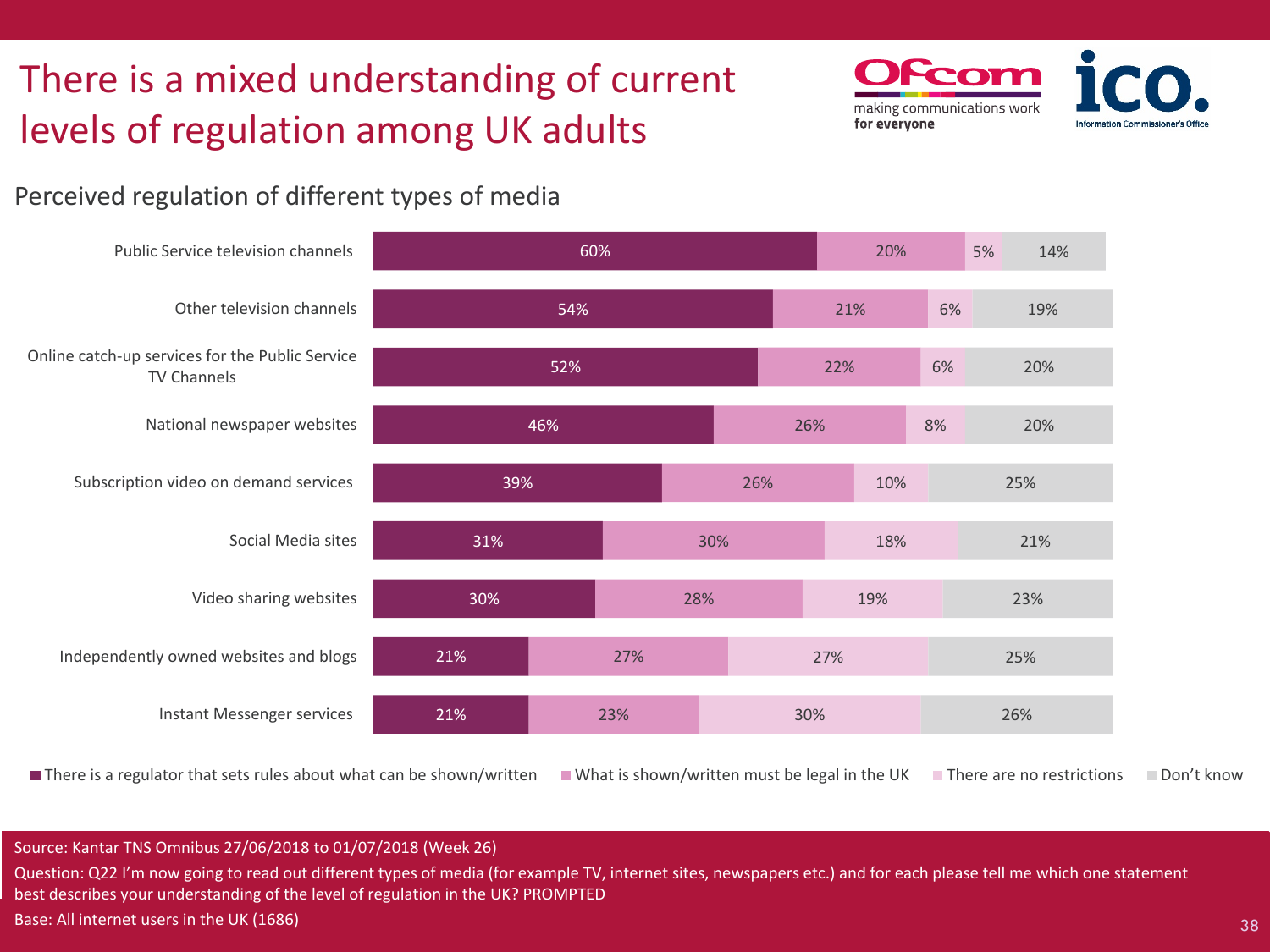# Perceptions of who the regulator is for different media varies across the population



Perceived regulatory body (amongst those who believed there is a regulator)



Source: Kantar TNS Omnibus 27/06/2018 to 01/07/2018 (Week 26)

Question: Q23 Thinking again about each of the following types of media, who do you think is the regulator? PROMPTED Base: All who believe there is a regulator (354-1001)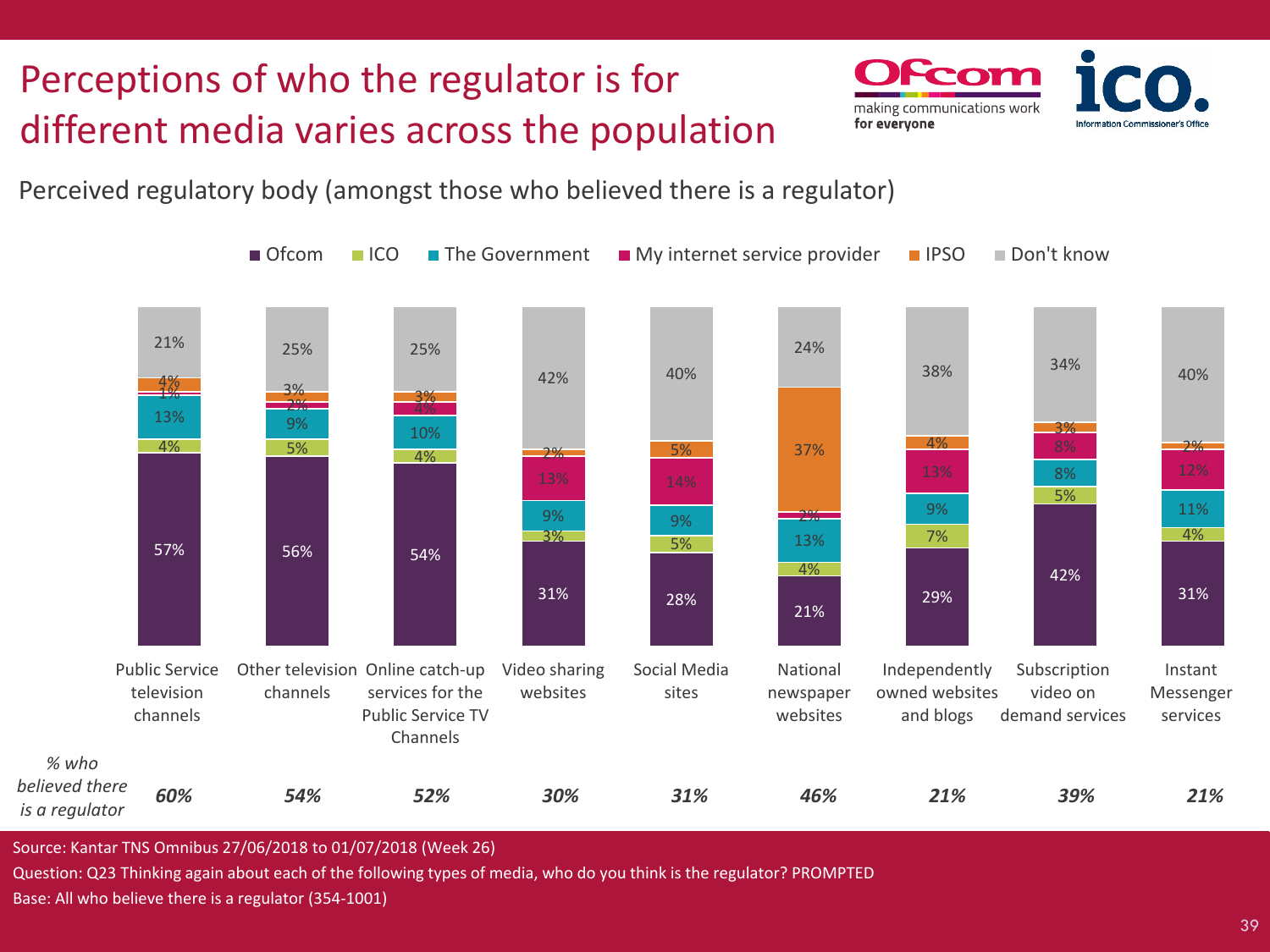### There were mixed views on current level of regulation; over half of internet using adults believe more is needed on social media



### *% who believe there should be more regulation*



Green and red figures denote significantly higher or lower than those without children/16-34 (sig tested to 99%)

Source: Kantar TNS Omnibus 27/06/2018 to 01/07/2018 (Week 26)

Views on level of regulation

Question: Q24 And for each type of media, do you think that there should be more, less or about the same amount of regulation as there is today? PROMPTED Base: All internet users in the UK (1686); 16-34 (536), 55+ (632)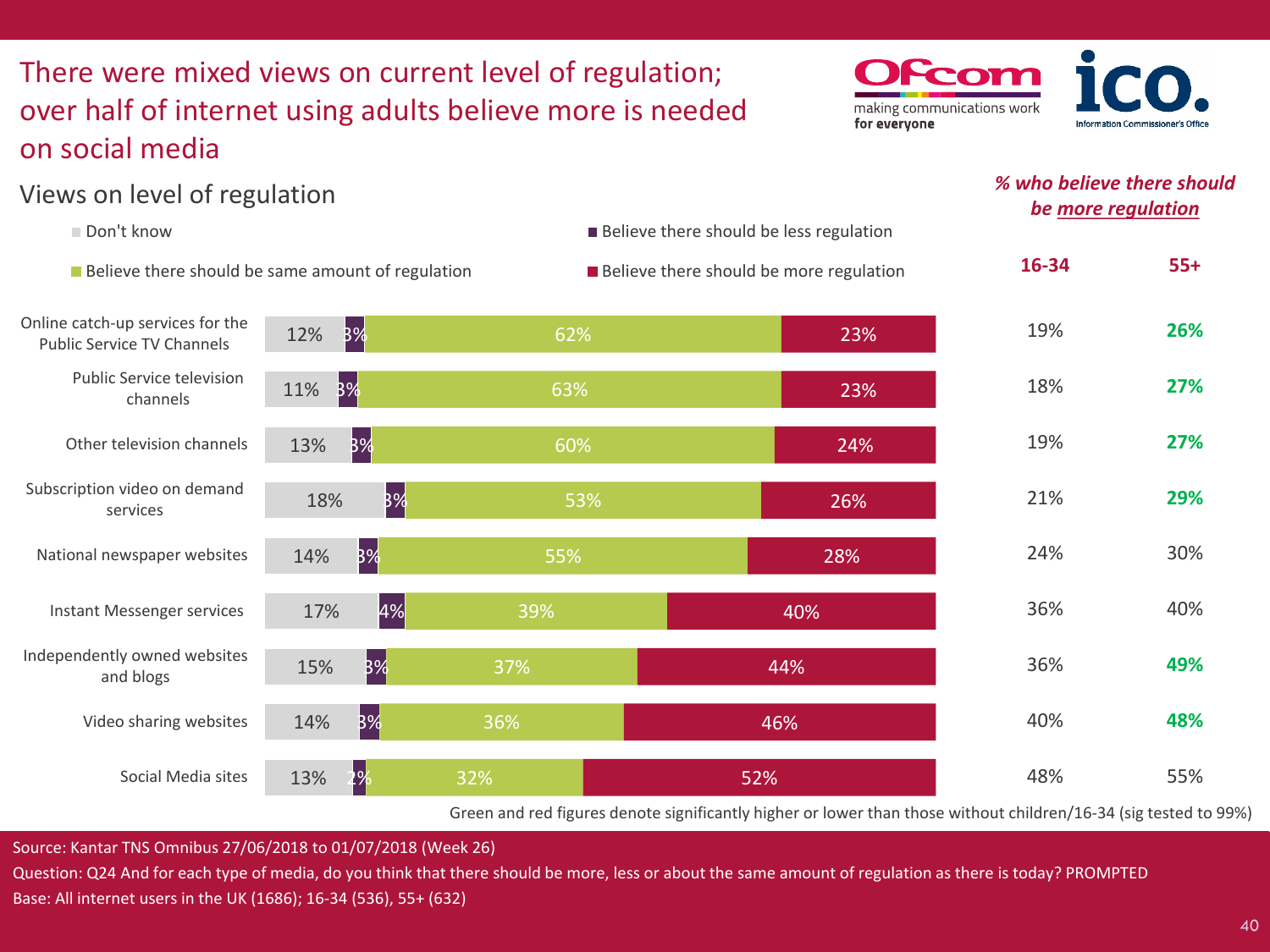## Amongst those who believe that there is a regulator that sets rules, the majority believe that the status quo is sufficient



Views on level of regulation – by those who believe a regulator exists



Source: Kantar TNS Omnibus 27/06/2018 to 01/07/2018 (Week 26)

Question: Q24 And for each type of media, do you think that there should be more, less or about the same amount of regulation as there is today? PROMPTED Base: All internet users in the UK who believe a regulator exists for; Online catch-up services for PSB channels (855); Public Service television channels (1,001); Other television channels (893), Subscription video on demand services (646), National newspaper websites (764)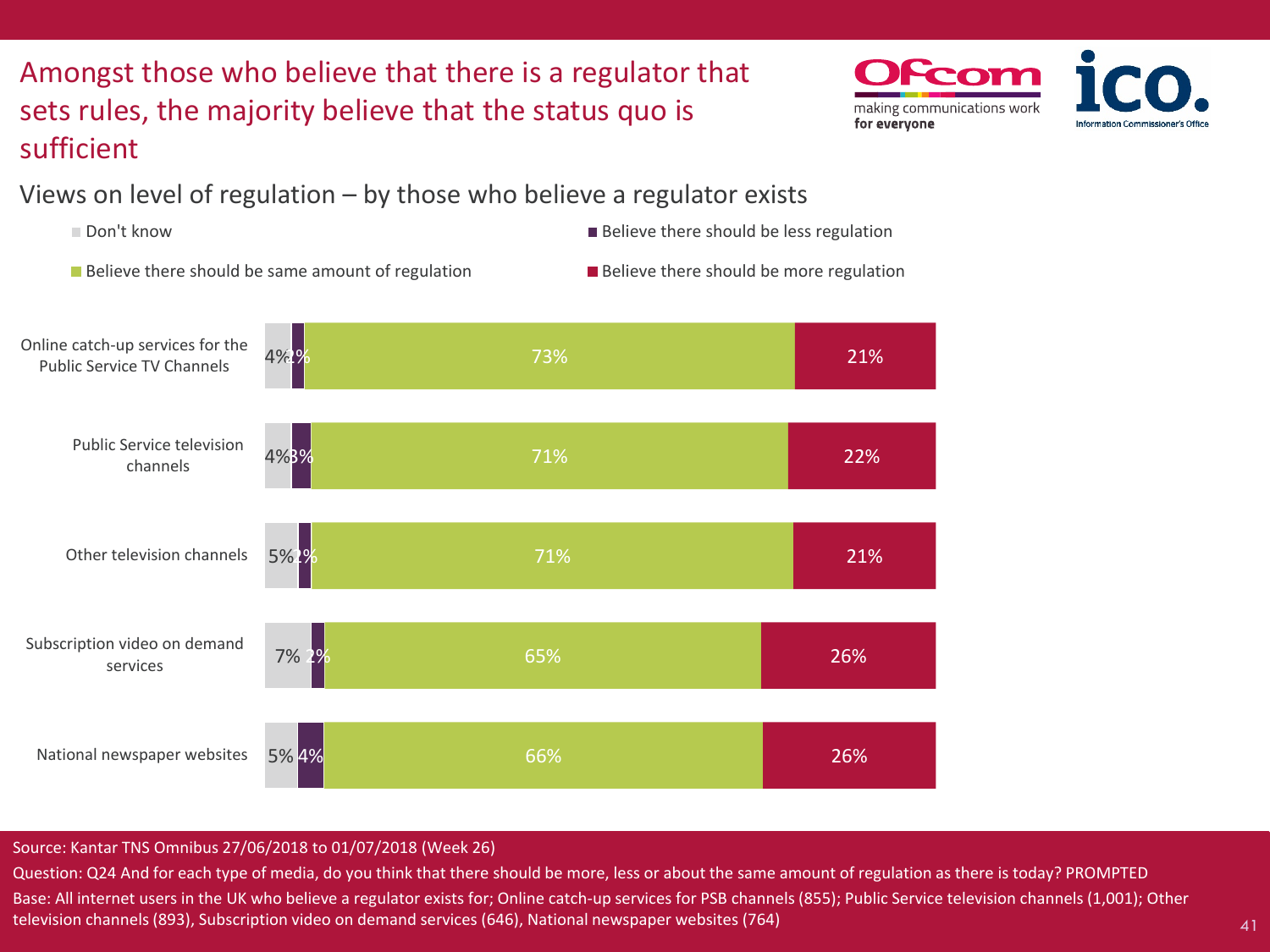There were mixed views on the current level of regulation among those who believe that there is no regulation apart from the law



Views on level of regulation – by those who believe there is no regulator, but what is shown/written must be legal



Green and red figures denote significantly higher or lower than those without children/16-34 (sig tested to 99%)

Source: Kantar TNS Omnibus 27/06/2018 to 01/07/2018 (Week 26)

Question: Q24 And for each type of media, do you think that there should be more, less or about the same amount of regulation as there is today? PROMPTED Base: All internet users in the UK who believe that there is no regulation apart from the law; for Instant Messenger Services (390); independently owned websites and blogs (444); Video sharing websites (468), Social media sites (496)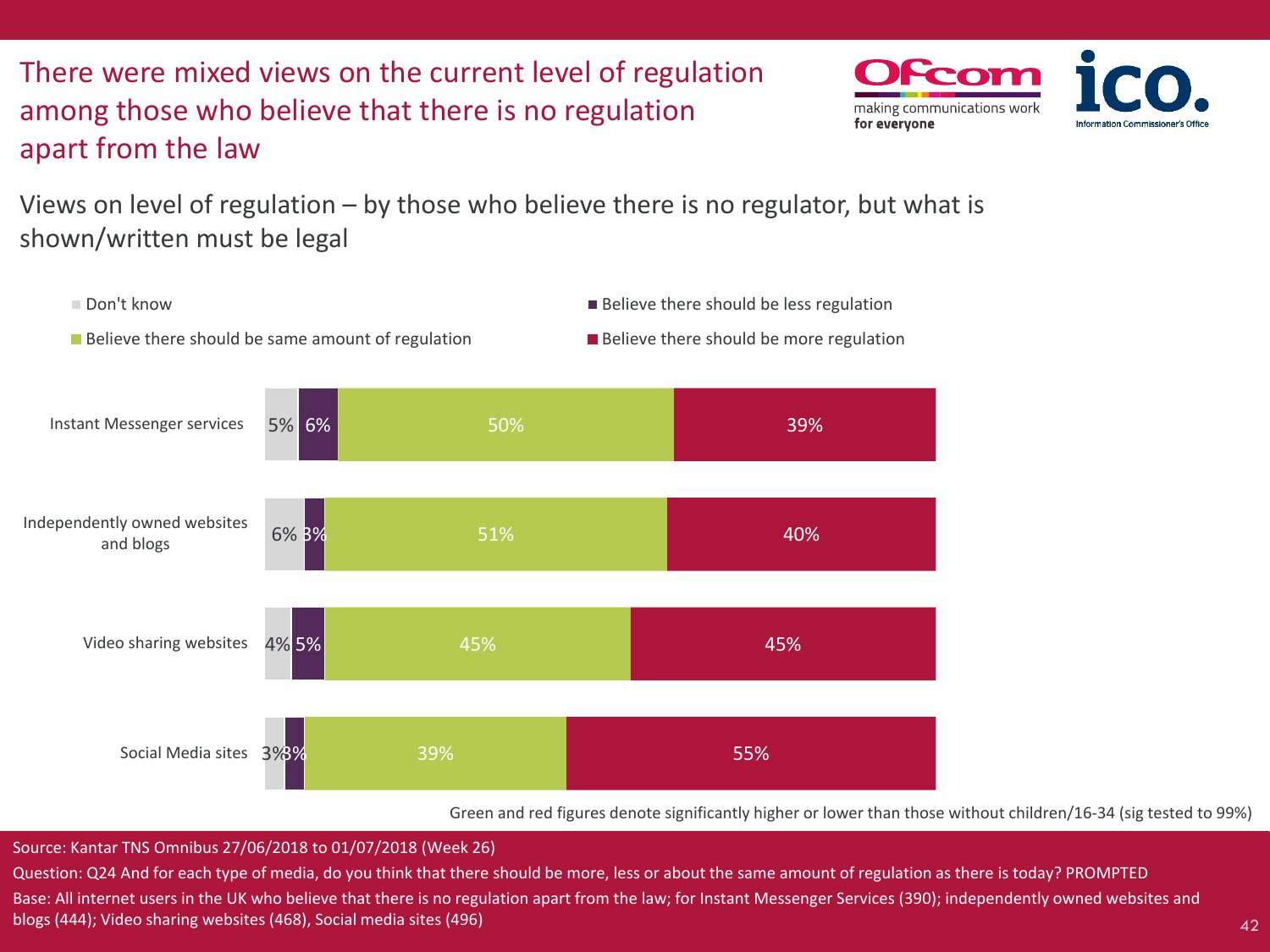

# Section 5 Personal data & data privacy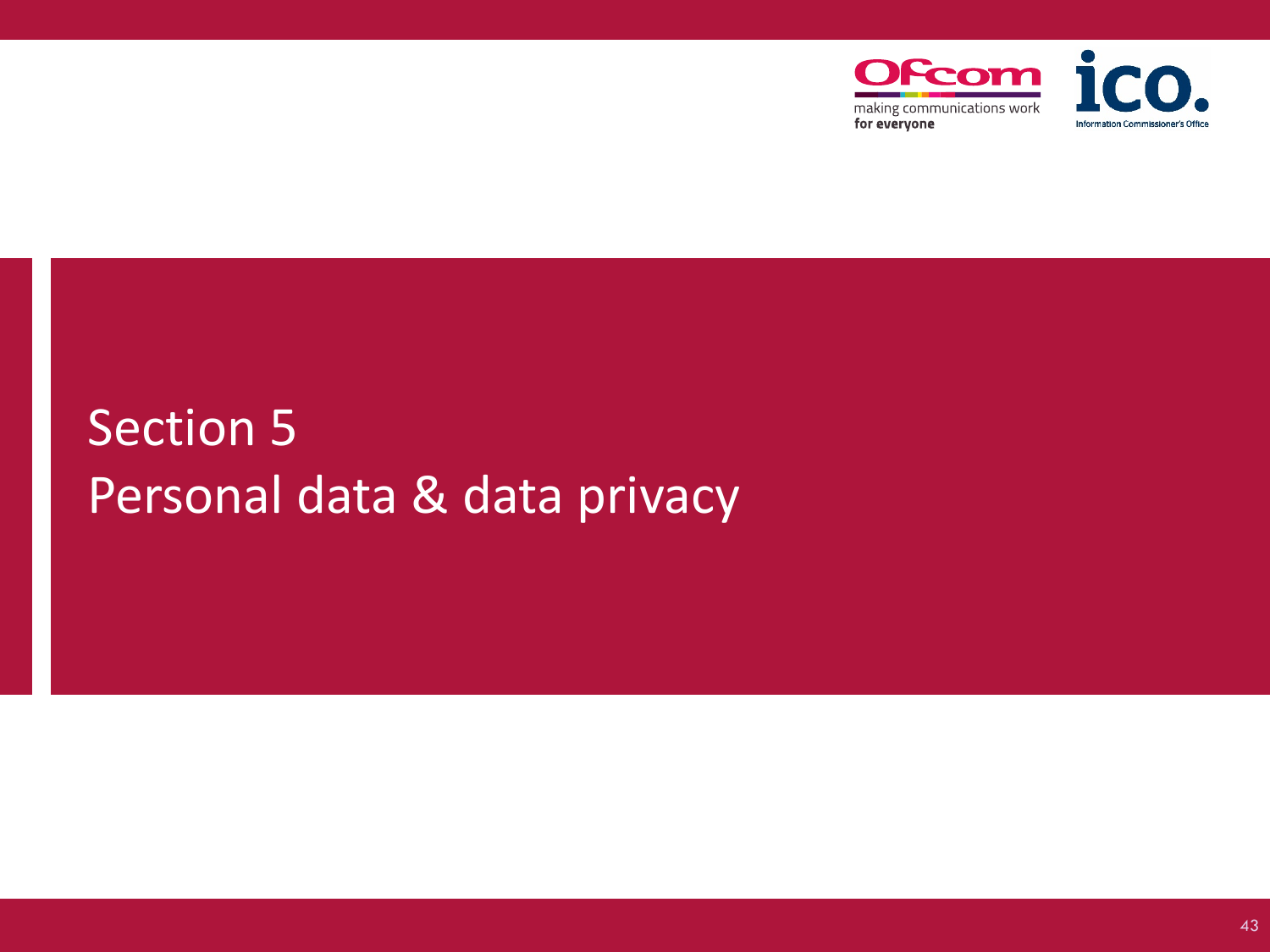Two thirds of adult internet users were aware of data privacy options on social media sites



Awareness and usage of data privacy options on social media sites



#### Source: Kantar TNS Omnibus 27/06/2018 to 01/07/2018 (Week 26)

Question: Q11 Before today, were you aware of or have you used any data privacy options on social media sites? These options allow you to choose who your personal data and information is shared with. By personal data we mean anything that you post on the site, the details in your profile and your list of friends or connections PROMPTED

Base: All internet users in the UK (1686)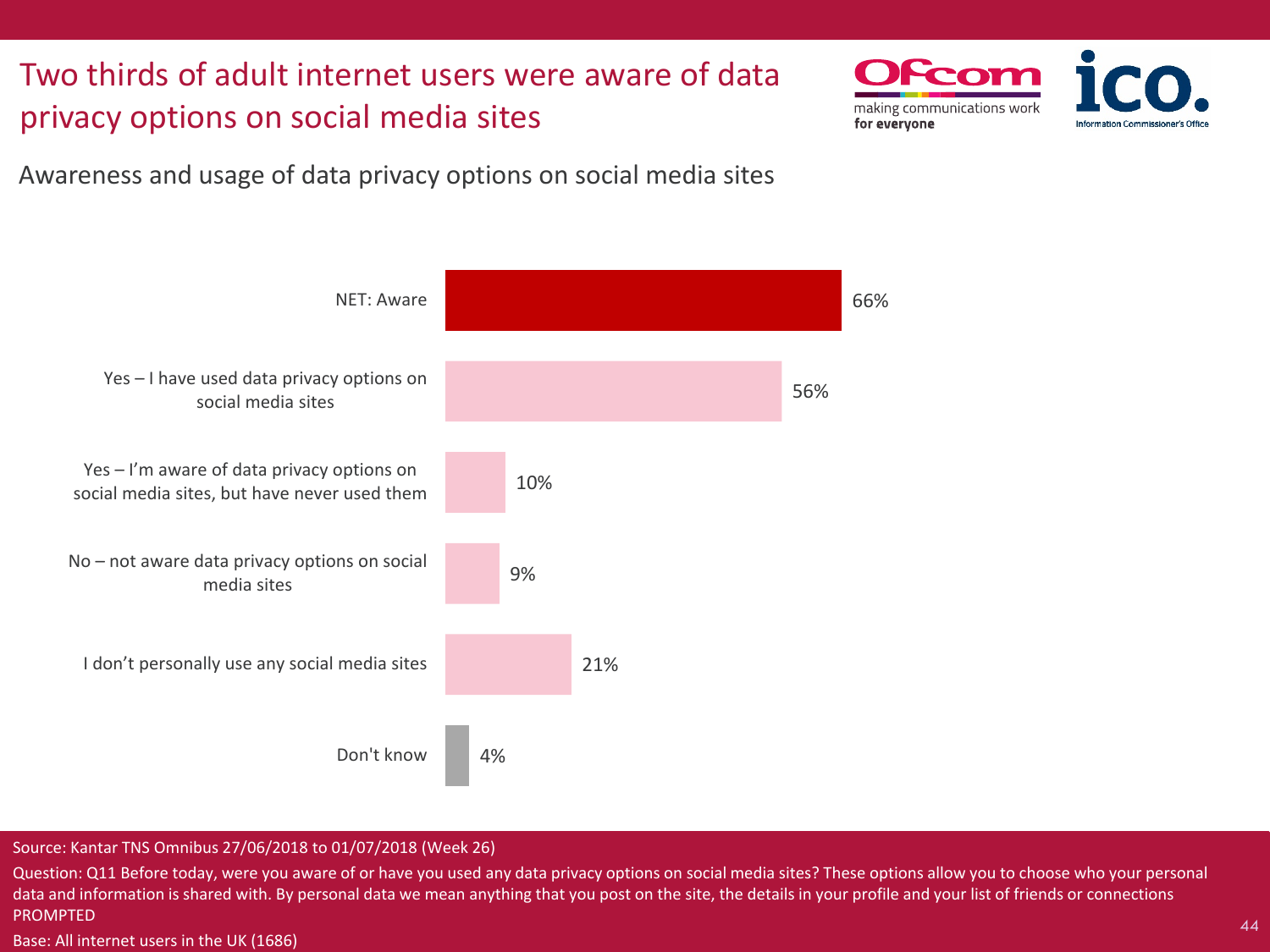## A quarter of adult internet users found it difficult to control what happens to their personal data

Ease of controlling personal data on social media



making communications work

for everyone

Source: Kantar TNS Omnibus 27/06/2018 to 01/07/2018 (Week 26)

Question: Q12 On a scale of 1 to 5, where 1 means Very difficult and 5 means Very easy, please tell me how easy or difficult you think it is to control what happens to your personal data on the internet and social media sites? PROMPTED Base: All internet users in the UK (1686); 16-34 (536), 55+ (632)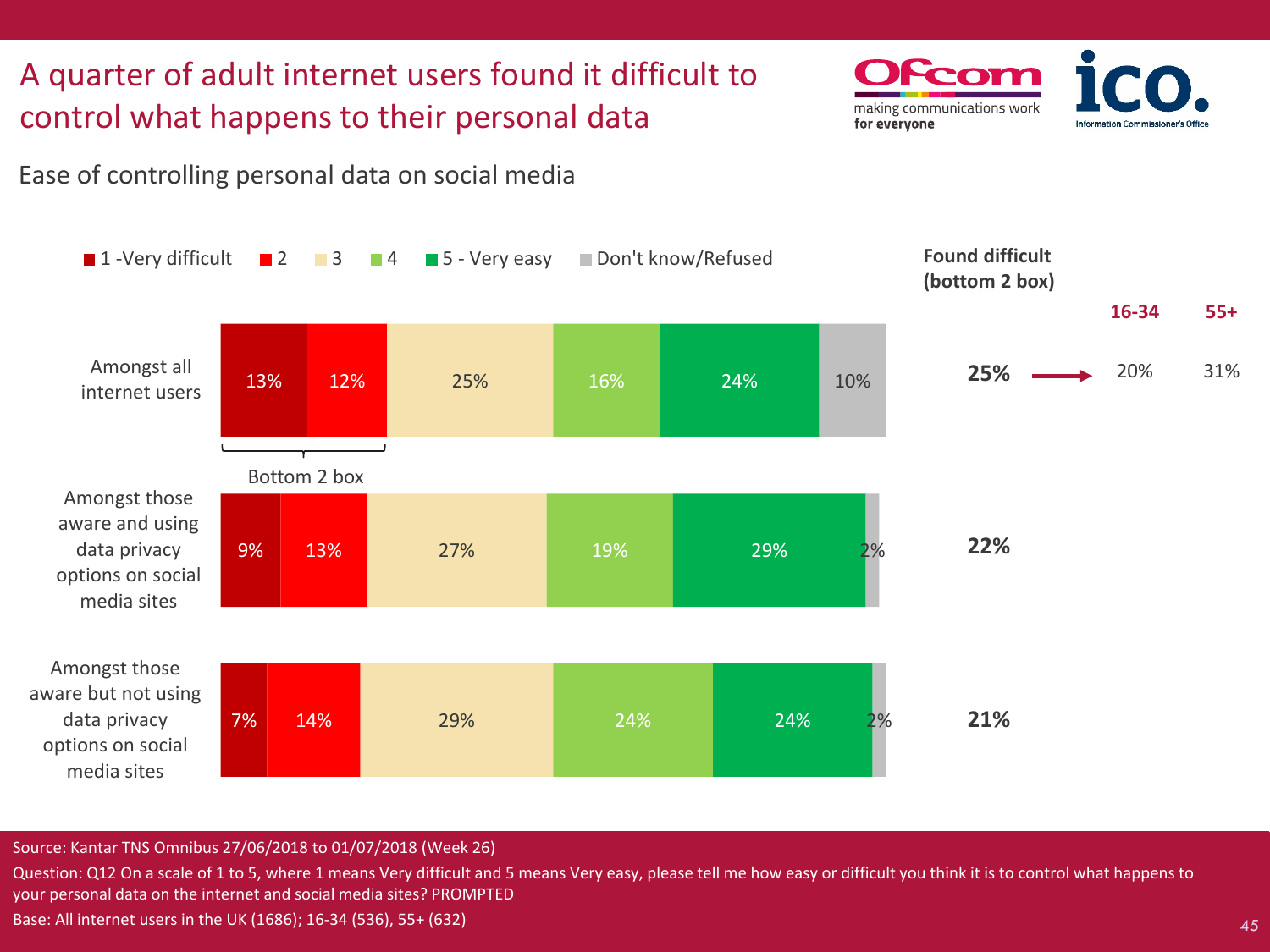# The most-cited reasons for not changing privacy settings was that there was no need or it was too much hassle

Barriers to adjusting data privacy options on social media sites



Source: Kantar TNS Omnibus 27/06/2018 to 01/07/2018 (Week 26)

Question: Q13 Which of the following describe why you haven't adjusted your data privacy options? You can select as many as you like PROMPTED Base: All aware of but have not adjusted their data privacy options (167)

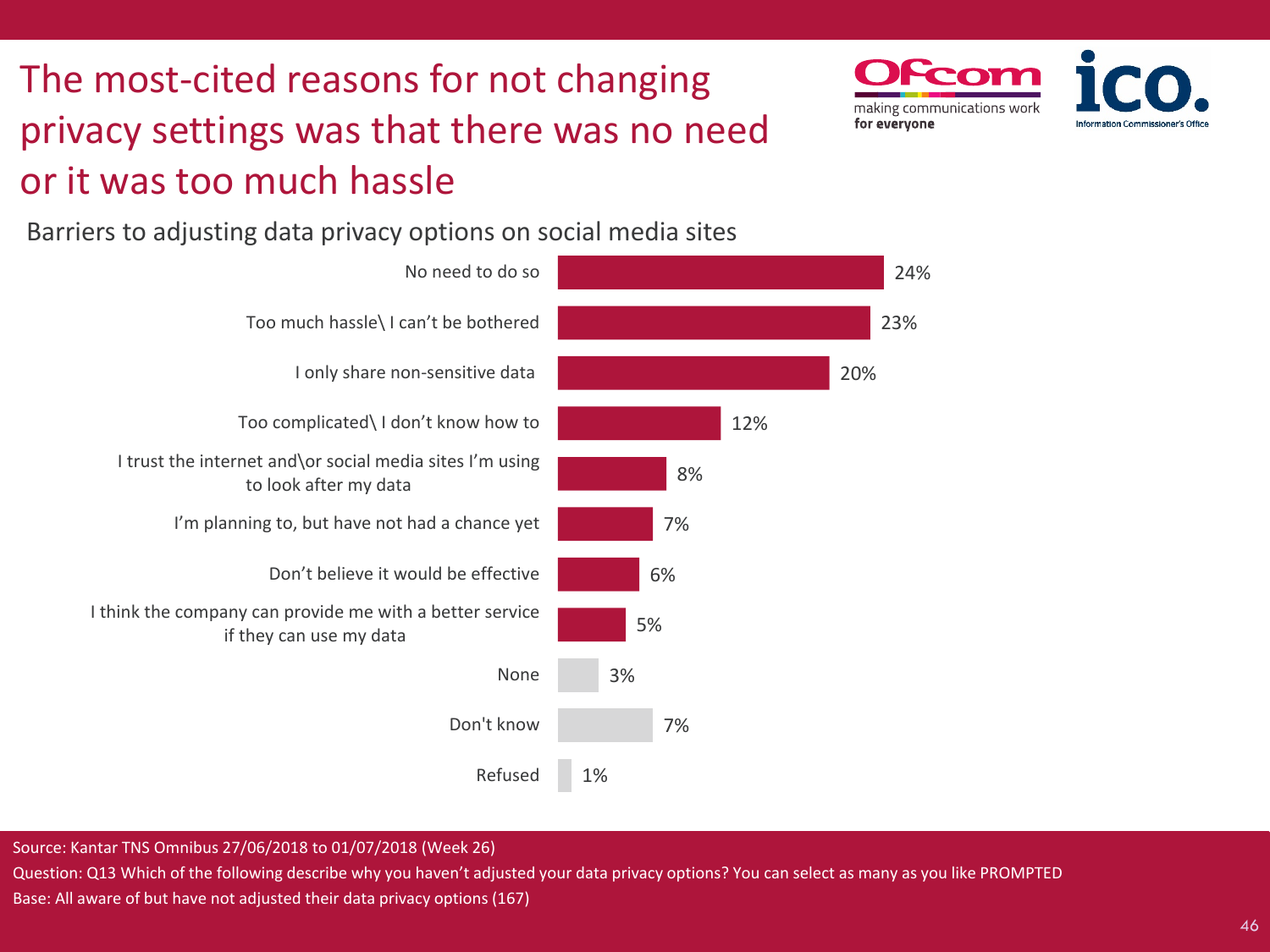## Level of concern about the ways personal data is used was polarised



Level of concern over personal data: Top 2 box



#### Source: Kantar TNS Omnibus 27/06/2018 to 01/07/2018 (Week 26)

Question: Q14 I am now going to read out different reasons your personal data and information could be used by online companies and I would like you to tell me using a scale of 1 to 5, where 1 means Not at all concerned and 5 means Very concerned how concerned you are for each. PROMPTED Base: All internet users in the UK (1686)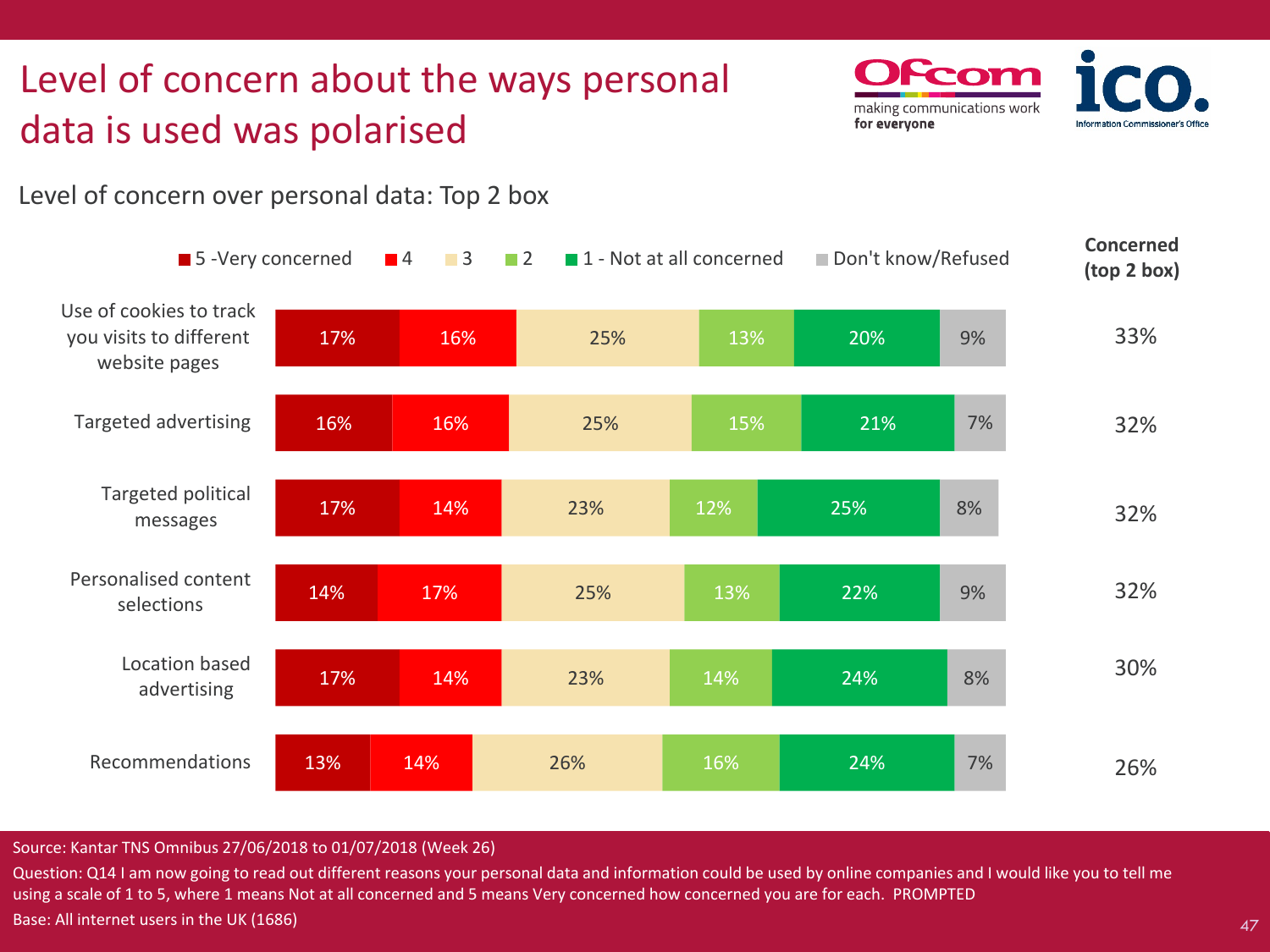

# Section 6 Attitudes